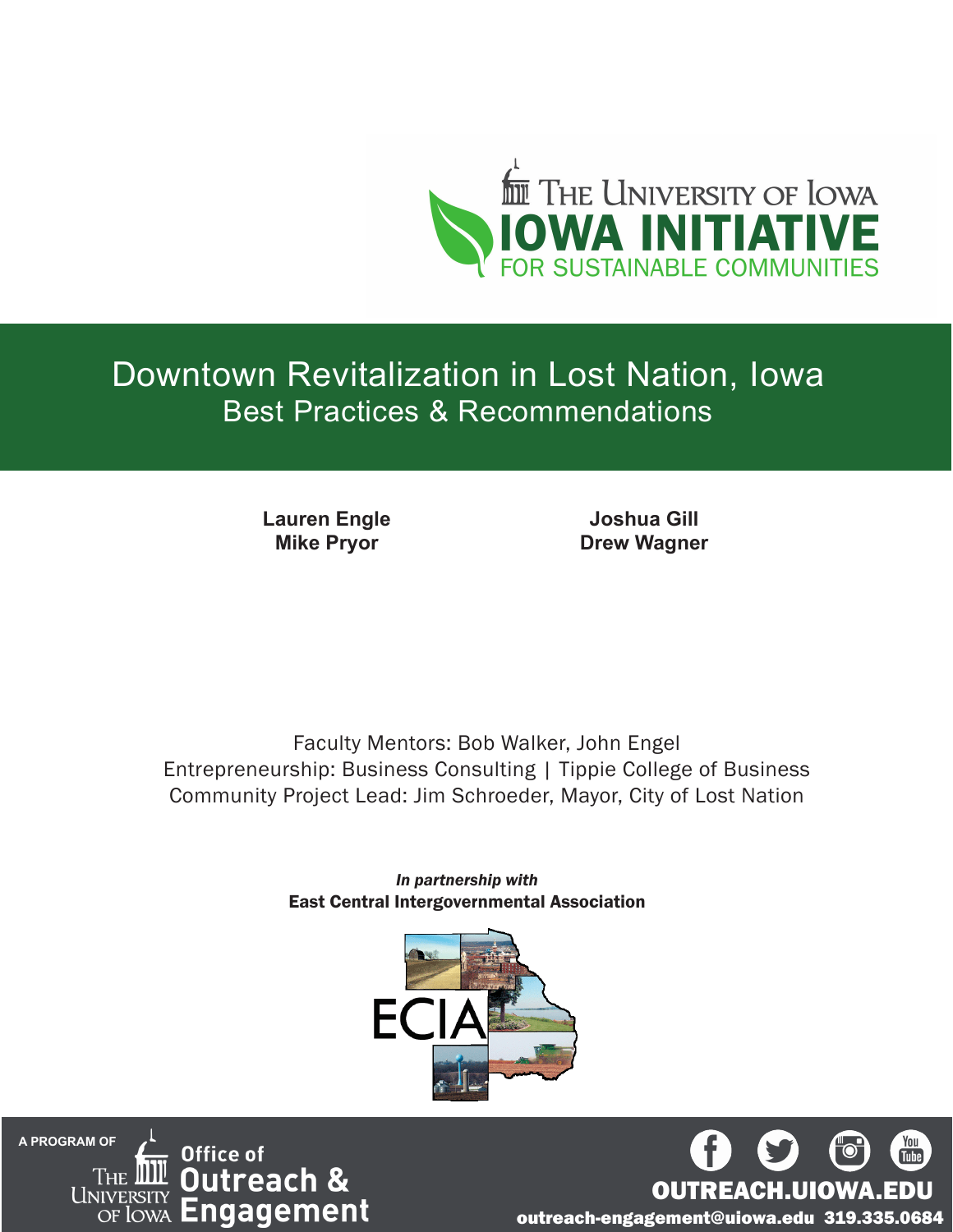

This project was supported by the Iowa Initiative for Sustainable Communities (IISC), a program of the Provost's Office of Outreach and Engagement at the University of Iowa that partners with rural and urban communities across the state to develop projects that university students and faculty complete through research and coursework. Through supporting these projects, the IISC pursues a dual mission of enhancing quality of life in Iowa while transforming teaching and learning at the University of Iowa.

Research conducted by faculty, staff, and students of The University of Iowa exists in the public domain. When referencing, implementing, or otherwise making use of the contents in this report, the following citation style is recommended:

[Student names], led by [Professor's name]. [Year]. [Title of report]. Research report produced through the Iowa Initiative for Sustainable Communities at the University of Iowa.

This publication may be available in alternative formats upon request.

Iowa Initiative for Sustainable Communities Provost's Office of Outreach and Engagement The University of Iowa 111 Jessup Hall Iowa City, IA, 52241 Email: iisc@uiowa.edu Website: http://iisc.uiowa.edu/

*The University of Iowa prohibits discrimination in employment, educational programs, and activities on the basis of race, creed, color, religion, national origin, age, sex, pregnancy, disability, genetic information, status as a U.S. veteran, service in the U.S. military, sexual orientation, gender identity, associational preferences, or any other classification that deprives the person of consideration as an individual. The University also affirms its commitment to providing equal opportunities and equal access to University facilities. For additional information contact the Office of Equal Opportunity and Diversity, (319) 335-0705.*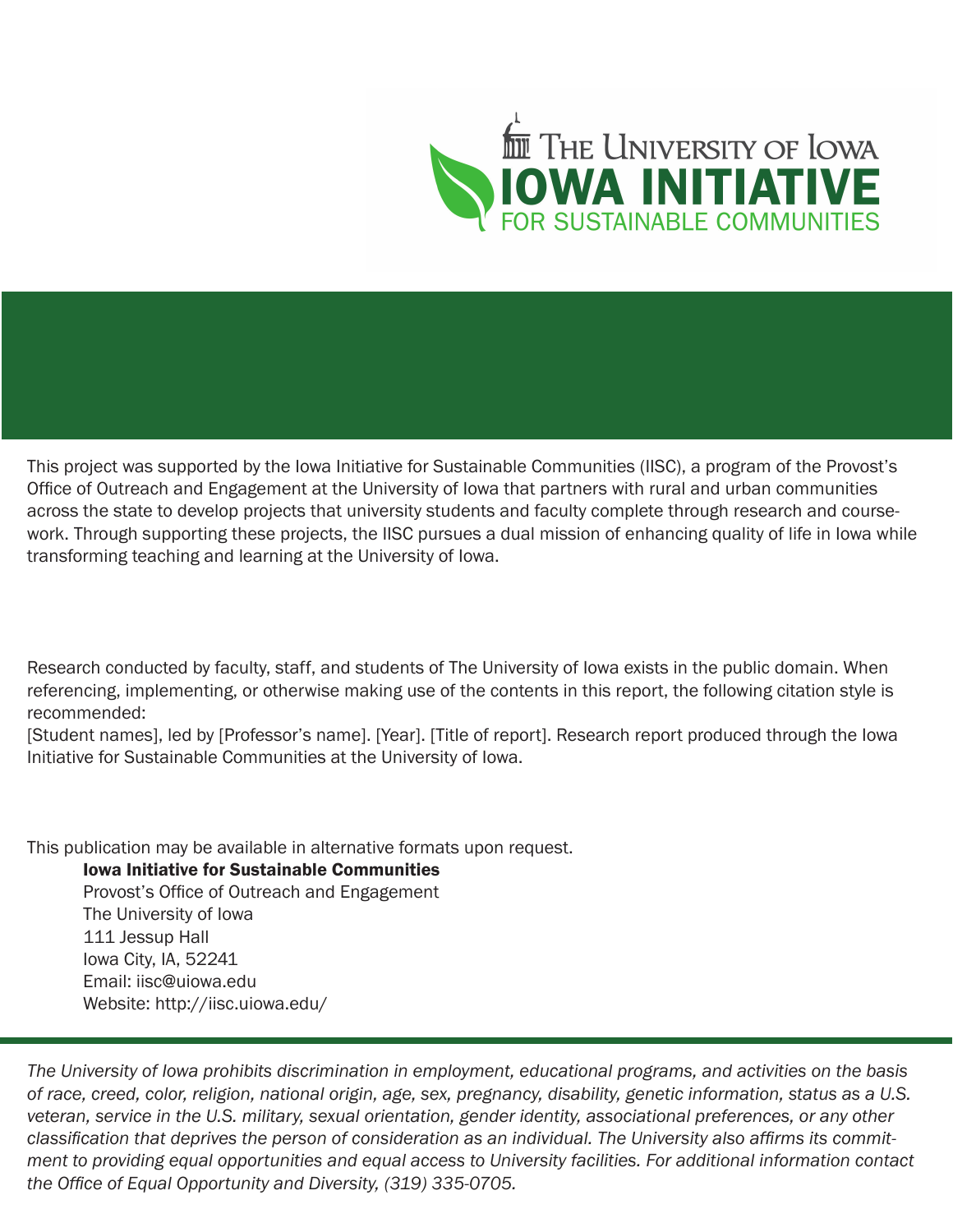# **University of Iowa Consulting Team**

108 Pappajohn Business Building

Suite S160 Iowa City, IA 52242

December 1, 2016

Jenna Soyer

East Central Intergovernmental Association

7600 Commerce Park

Dubuque, IA 52002

Dear Jenna,

We appreciate the opportunity to offer our services in revitalizing the downtown district of Lost Nation, Iowa. Based on the information previously provided, our team has developed recommendations based on our researched objectives.

Attached is our final report containing our expected deliverables, along with our recommendations for implementation.

Sincerely,

University of Iowa Consulting Team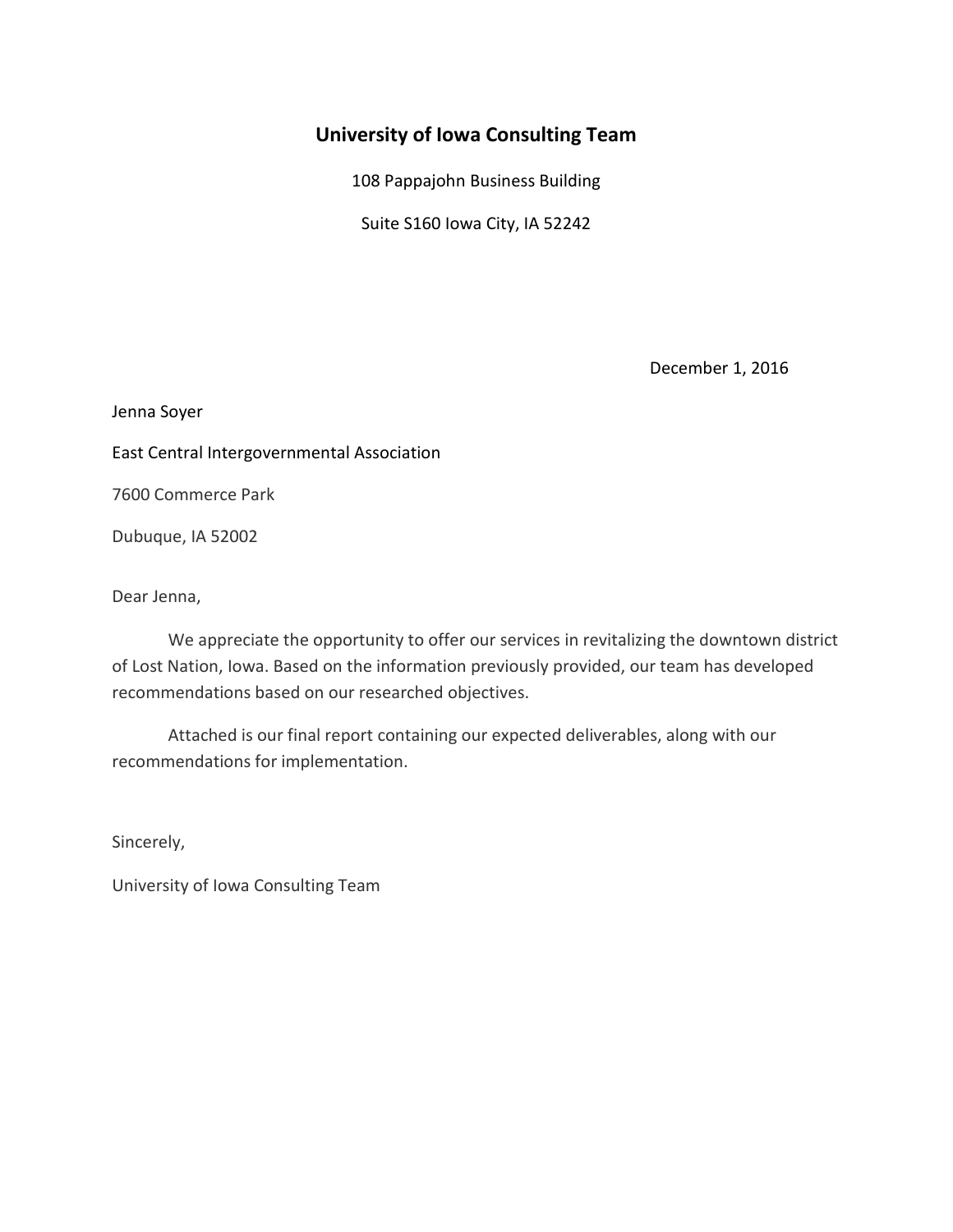# **University of Iowa Consulting Team**

Lauren Engle

(402)-990-9188

[lauren-engle@uiowa.edu](mailto:lauren-engle@uiowa.edu)

Mike Pryor

(732)-266-1263

[michael-pryor@uiowa.edu](mailto:michael-pryor@uiowa.edu)

Joshua Gill

(563) 451-3757

[joshua-gill@uiowa.edu](mailto:joshua-gill@uiowa.edu)

Drew Wagner

(563) 599-4080

[drew-wagner@uiowa.edu](mailto:drew-wagner@uiowa.edu)

### **East Central Intergovernmental Association**

Jenna Soyer

(563) 690-5771

[jsoyer@ecia.org](mailto:jsoyer@ecia.org)

December 1, 2016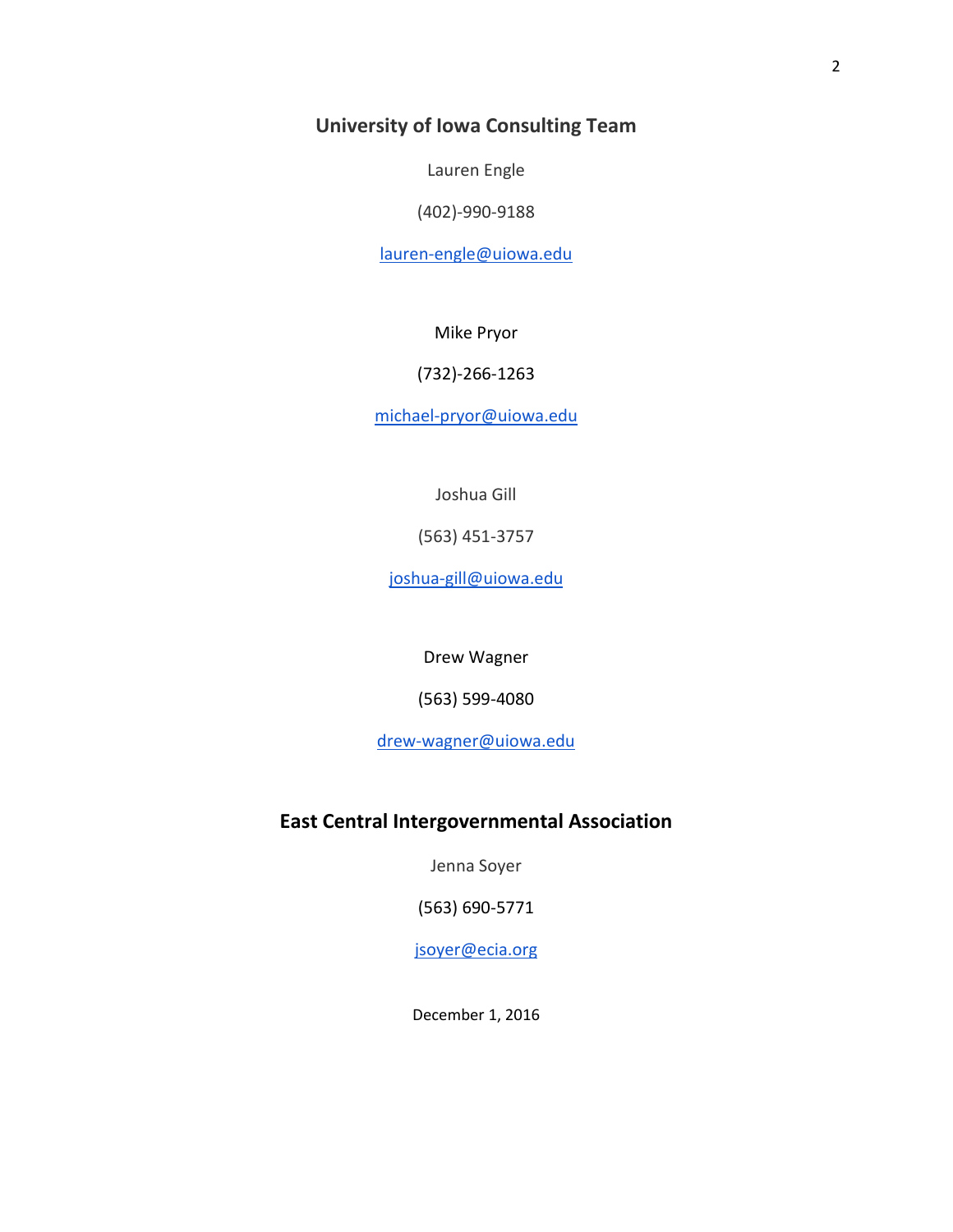# *Table of Contents*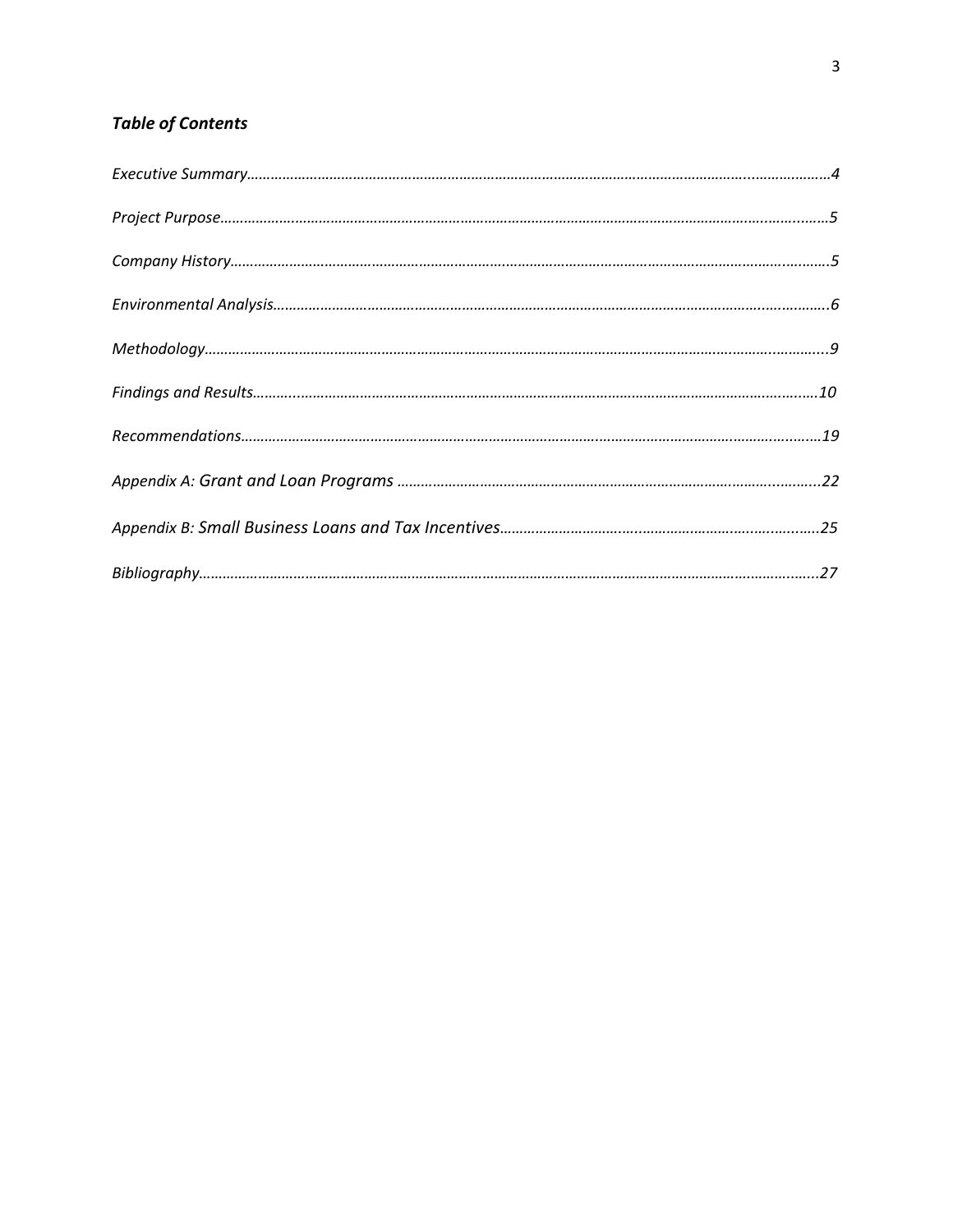#### *Executive Summary*

The University of Iowa Consulting Team (UICT) worked closely with Jenna Soyer from the East Central Intergovernmental Association during the University of Iowa Fall 2016 semester. Our agreed upon project objectives include: researching and gathering data to conduct an environmental analysis, while comparing Lost Nation to other rural cities; discover current distinguishable characteristics for potential opportunities; identify specific markets and target audiences; recommend types of businesses/industries to recruit to the downtown area; and, identify ways of attracting these businesses to the downtown district. Our project deliverables included a weekly report outlining team progress, sharing our findings on the environmental analysis, presenting marketing ideas to attract businesses, and a final report that includes all of our research and recommendations.

For the methodology, we identified specific markets and trends, conducted an environmental analysis, and looked into types of businesses to recruit to the downtown area. To accomplish this, we traveled to Lost Nation to meet with community stakeholders, communicated with neighboring towns within proximity to Lost Nation, and had the privilege to speak with two economic development specialists with the Iowa Economic Development Authority. We identified viable market options that Lost Nation's current and potential business owners can tap into, and researched cities with similar characteristics. We looked at these towns' industry trends, what contributed to the the city's revitalization process, and the unique characteristics they possess in order to develop our recommendations.

The University of Iowa Consulting Team discovered many applicable grants and programs for which Lost Nation could qualify. They could help fund the initiatives in revitalizing the downtown district, and also support local entrepreneurs when starting a new company. We identified multiple target audiences within proximity to the town that can benefit from Lost Nation's current assets and the recommended additions. Next, we identified two potential business entities to implement into the downtown district. To attract and convince entrepreneurs to start these businesses, we identified types of loans and tax incentive programs for which Lost Nation citizens for which could qualify.

Our recommendations focus on giving ideas for a potential harvest festival, similar to Rustic Days, providing a list of grants and programs for which Lost Nation may qualify, demonstrating that there are viable markets within proximity to Lost Nation, and identifying business/industry additions we deem feasible for the downtown area.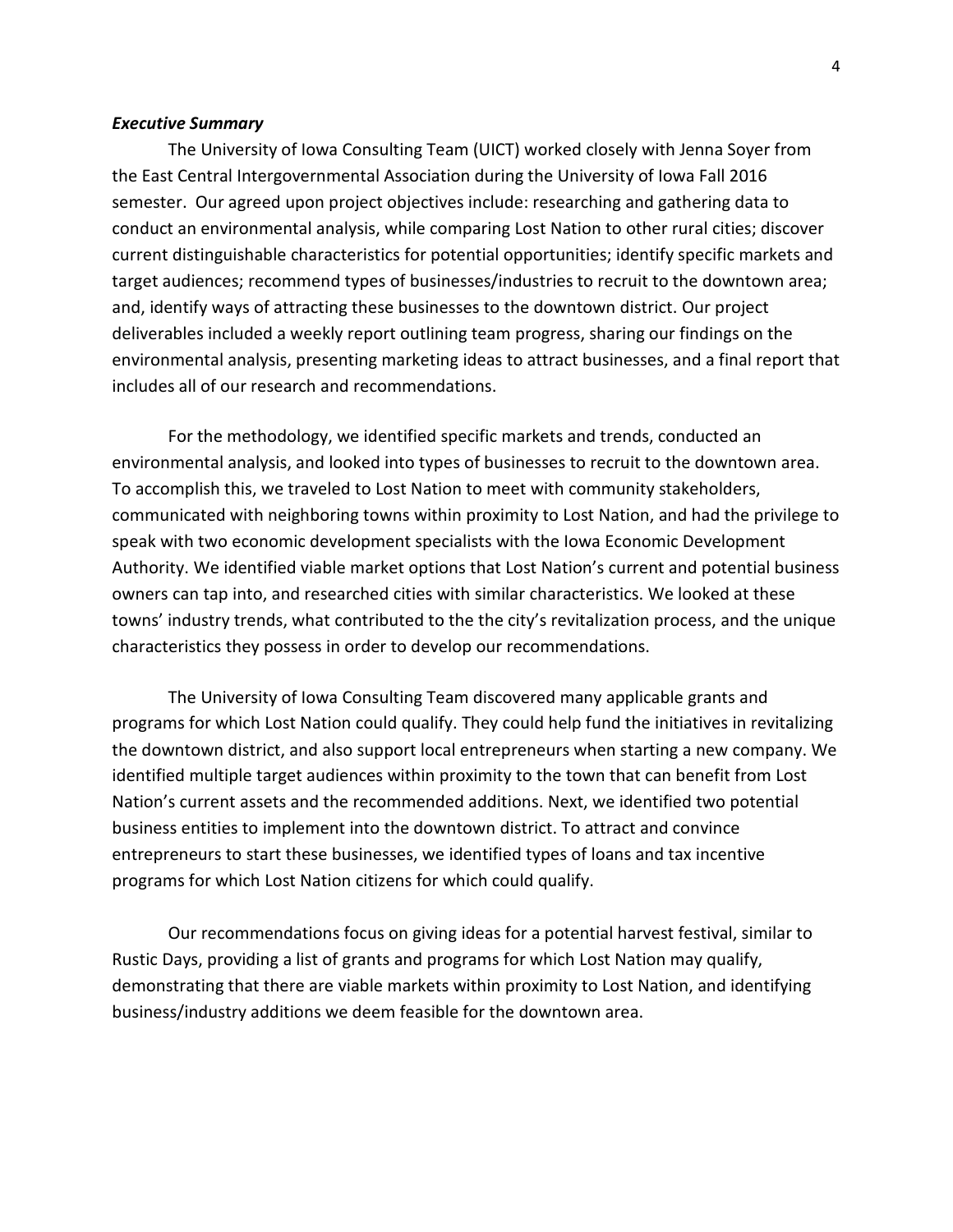### *Project Purpose*

The purpose of the project is to extensively research the three objectives Jenna Soyer and the University of Iowa Consulting Team (UICT) agreed upon at the beginning of the fall semester. UICT will then give recommendations based on the research and the results found. The three project objectives we agreed upon include:

- 1. Research and gather data. Conduct an environmental analysis for Lost Nation. Comparing Lost Nation to other rural cities, we will discover current distinguishable characteristics as well as potential opportunities for Lost Nation.
- 2. Identify specific market trends and target audiences in which local businesses may tap into, preferably within proximity to Lost Nation, by utilizing the research found in objective 1, via environmental analysis.
- 3. Recommend types of businesses/industries to recruit to the downtown area. Research marketing methods of attracting these businesses to the downtown area.

The five Project Deliverables agreed upon include:

- 1. Proposal identifying our objectives, scope of work and a timeline.
- 2. Weekly reports outlining team progress via email every Thursday.
- 3. Findings on the environmental analysis for Lost Nation and other rural cities.
- 4. Marketing ideas to attract businesses to the downtown area.
- 5. A final written report detailing the results of our research and final recommendations.

### *Company History*

The East Iowa Intergovernmental Association is a regional government in eastern Iowa that includes Cedar, Clinton, Delaware, Dubuque and Jackson Counties. ECIA exists because of the need for local governments in our constituent counties to share resources they could not afford individually and to cooperate in finding solutions to similar problems. The services and programs provided by ECIA cover six broad categories: Community Development, Economic Development, Housing Assistance, Employment and Training, Transit, and Transportation and Planning.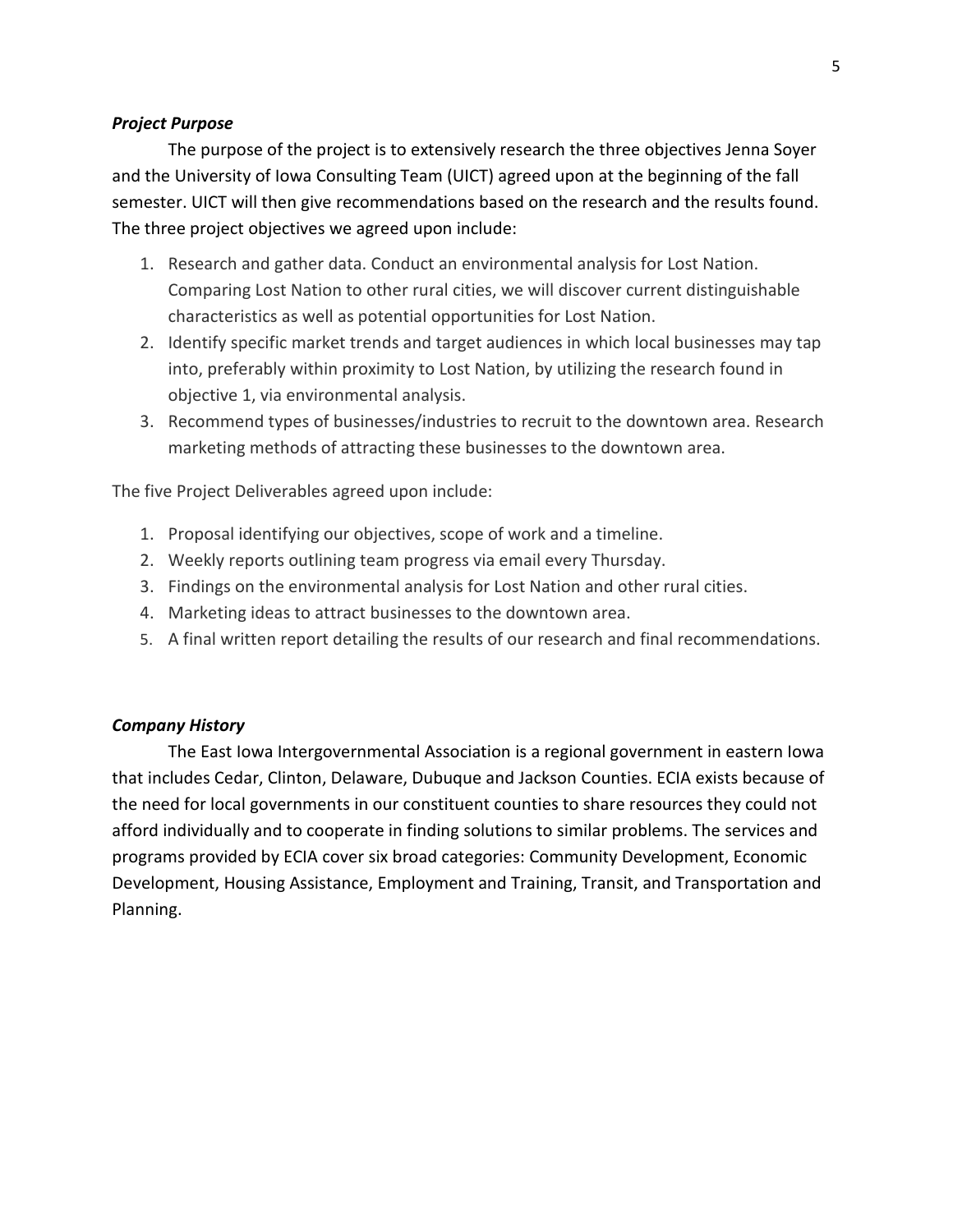#### *Environmental Analysis*

#### *Strengths*

Lost Nation has a variety of strengths that are unique and encouraging. The most attractive strength is the relatively low cost and availability of real estate. Multiple vacant buildings can be found on Main Street. The buildings themselves are not repairable, but the plot is usable and in the heart of the town. Other advantages related to real-estate include: inexpensive rent (\$200-\$300 per month), property tax, and utilities. If you own a business in Lost Nation there is minimal red tape, fast high speed internet, opportunities for grants, and in addition to those, the local newspaper advertises for local businesses for free. This is a viable medium for advertising because the majority of the town receives the newspaper, therefore the locals will be informed and kept up to date on the current downtown district.

The community as a whole is very strong. The town has maintained a reputation for its safety and low crime rate. The culture is friendly, the spirit is high, and the people are welcoming. The town also provides support programs, such as a booster club, the Lions Club, volunteer fire department, and multiple churches that are actively involved. These programs welcome all and offer a variety of services that include: funding, volunteer work, guidance, and overall support. Within the town there are also private contractors, insurance brokers, and out of home babysitters. There is a high demand for these small business owners because there are minimal commercial services. The families also benefit because the services are less expensive. Each year on the third weekend of July, the town holds a festival called Rustic Days. During Rustic days there are baseball and volleyball games, tractor pulls, fun runs, and many other activities for friends and family. On average, the festival brings in about 500-600 people per year. This is a great time for local businesses to promote, but also build relationships with members inside and outside the community.

#### **Weaknesses**

When visiting Lost Nation, we learned some things that raised some concern. On Main Street there are multiple unoccupied buildings that are in a state of disrepair. This might detour business owners looking to move to Lost Nation. This might also make it more challenging to attract start-ups and entrepreneurs to the town.

When talking to the mayor and citizens of Lost Nation we discussed how these buildings became unoccupied. Fortunately, businesses were not failing or moving out because they did not like Lost Nation, but rather because no one was taking over the business after the owner passed away. We found it surprising that the majority of kids who go off to college, usually never come back to Lost Nation. The loss of local community members who are familiar with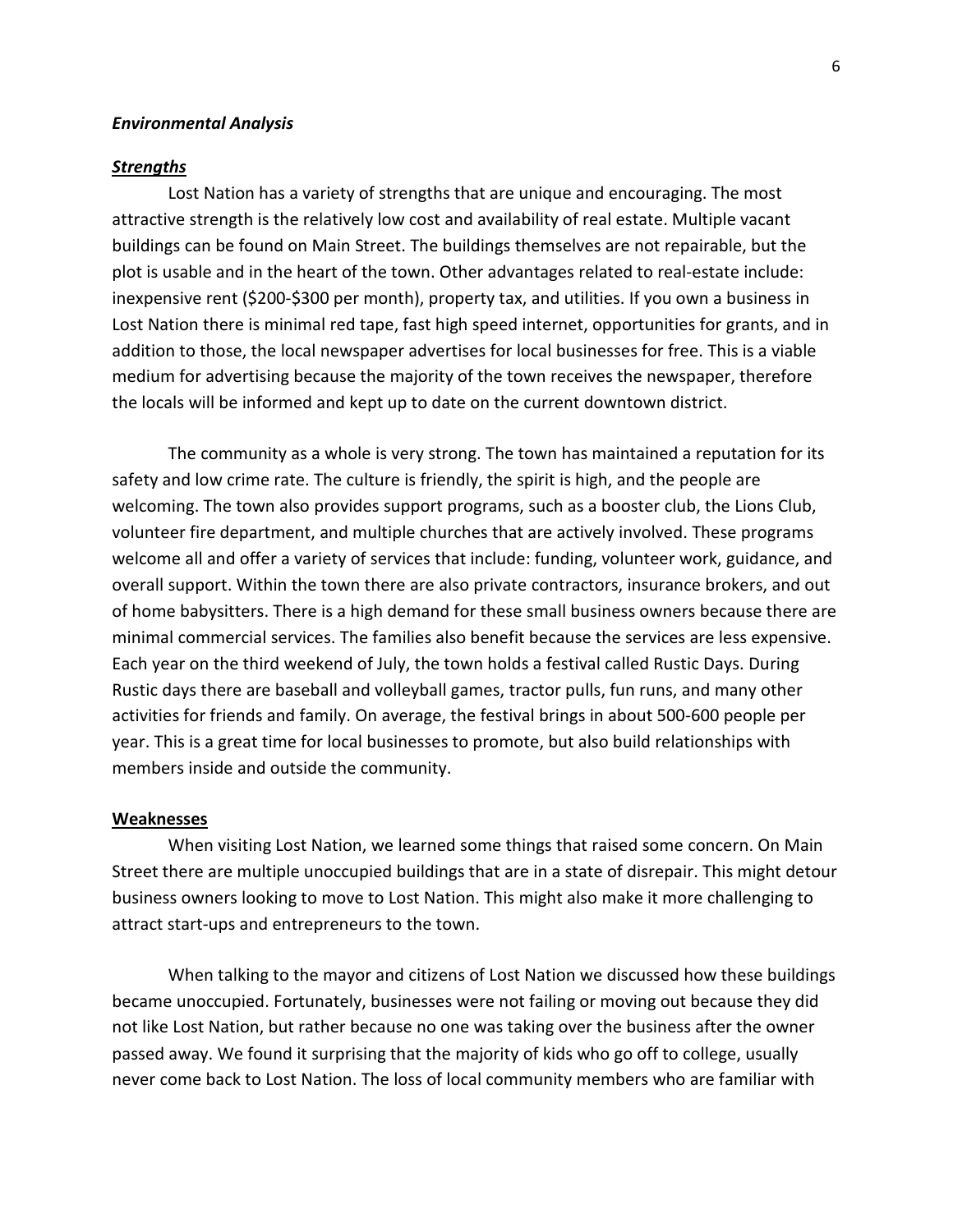the town and its history, has a negative impact on the economy of Lost Nation. The town is forced to attract outsiders to come in and takeover local companies.

There is little in Lost Nation to attract young kids. There is a nice park, but its facilities are not up to date. The towns people informed us that there is a limited supply of activities and opportunities for children and teens to get involved in Lost Nation.

#### **Opportunities**

Even a rural town like Lost Nation has potential opportunities for success. The opportunities compelling enough to analyze involve vacant community buildings located in downtown Lost Nation available for tenants to create a business. This town has encountered many types of businesses that have shown promise, yet failed in the long run. There are two vacant buildings, one of which being the vacant gymnasium of the closed high school, and the other being a commercial building located next door to the city hall/library. We see great opportunity associated with these vacant buildings for a specific set of industries we deem feasible.

Another great opportunity associated with these vacant buildings is the inexpensive cost of renting. Cost of real estate is lower in Lost Nation than surrounding cities. We believe this may appeal to certain distribution or manufacturing industries searching for low cost warehousing.

We can also see great opportunity for community events. Bringing the community together while attracting visitors from nearby cities may have a positive effect for Lost Nation. We see opportunity for additional community events and activities that may aide in community togetherness and involvement, while drawing consumers from neighboring areas.

When we visited Lost Nation, on Saturday afternoon, we noticed one of the bars was closed. We witnessed multiple people try to open the door to the pub, but it was locked. On college and NFL game days, pubs in the downtown district could benefit from being open.

The stakeholders of Lost Nation are willing and able to obtain grants and funds in order to aide in building renovation and construction. This presents opportunity for any business owner wanting to start a company in Lost Nation.

There are also multiple vacant buildings not structurally sound enough for a tenant. We see this as an opportunity for specified business owners who wish for the low cost of real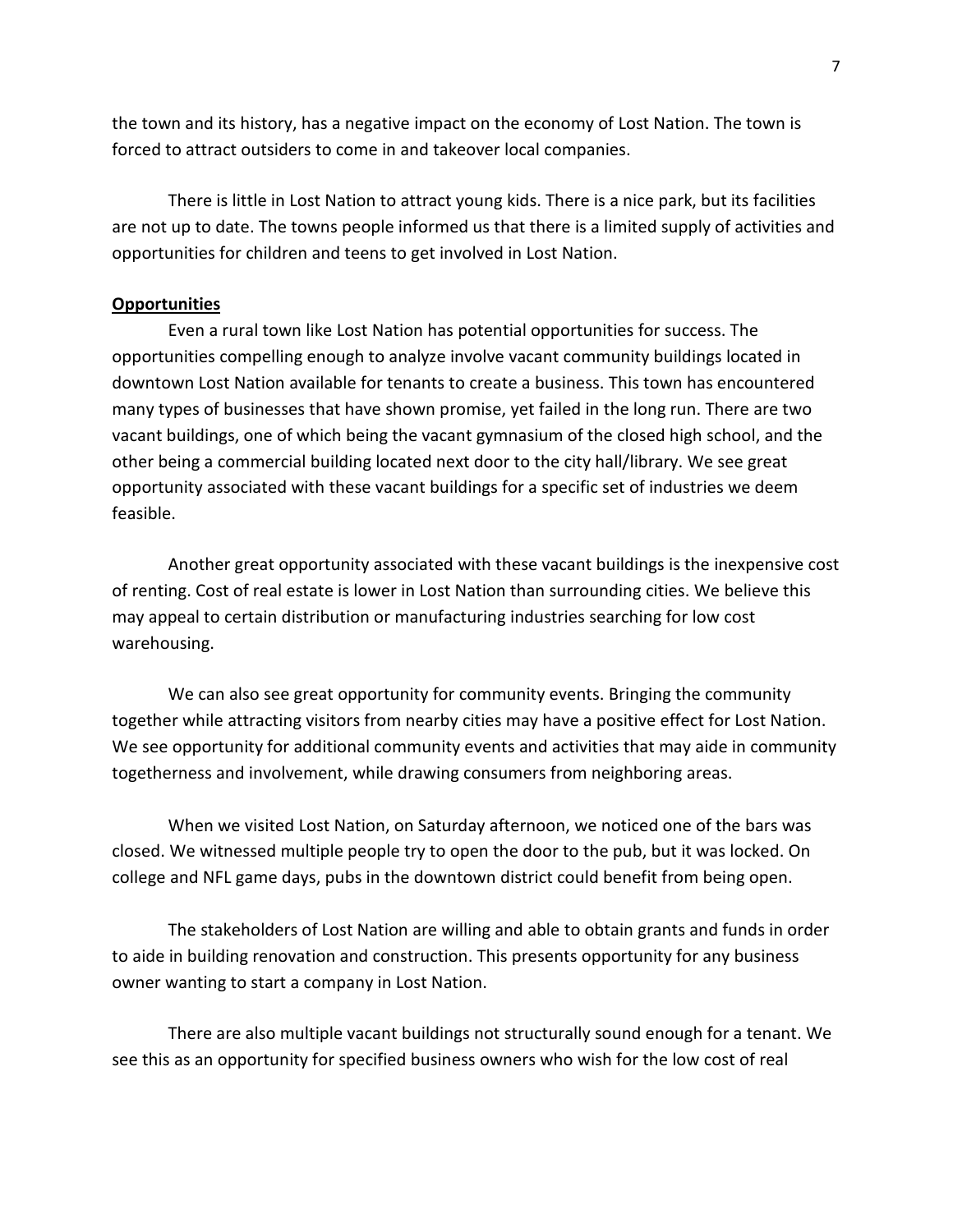estate, as well as constructing a new business building tailored to their preferences for business.

#### **Threats**

Through our analysis of the weaknesses of Lost Nation, we were able to formulate and calculate the threats that may be plaguing the town and preventing growth. The underlying issue is that businesses, entrepreneurs, and potential entrepreneurs (children), are all leaving Lost Nation, which poses a great threat to the town. This shows that critical players are not interested in returning to their hometown, and are looking for opportunities elsewhere, leading to the depopulation of the town.

Lost Nation's neighboring towns, such as Maquoketa, have greater potential to grow their populations because they provide everyday conveniences for their citizens, such as schools, groceries, retail outlets, events, and the superstore Walmart. It is inevitable that without these essential businesses, the citizens must travel to these cities to purchase goods and acquire the basic necessities of life. These factors may be contributing to the depopulation of Lost Nation, Iowa.

In addition, younger generations are reluctant to move to Lost Nation. It is hard to attract these younger generations to a town that has little opportunities for families to grow socially, culturally, and academically. The town provides no school system, sports teams, or youth groups, which is contributing to the groups of youth roaming the streets. This is because the town is lacking activities for children, which also pushes new families to move to the neighboring towns with more activities and opportunities.

Finally, one of the greatest threats Lost Nation faces is the lack of diversity on the town's city council. We observed that the town's council is made up of a select age group, rather than a combination of all ages. This could lead to non-innovative action steps and inhibit diversity in thinking.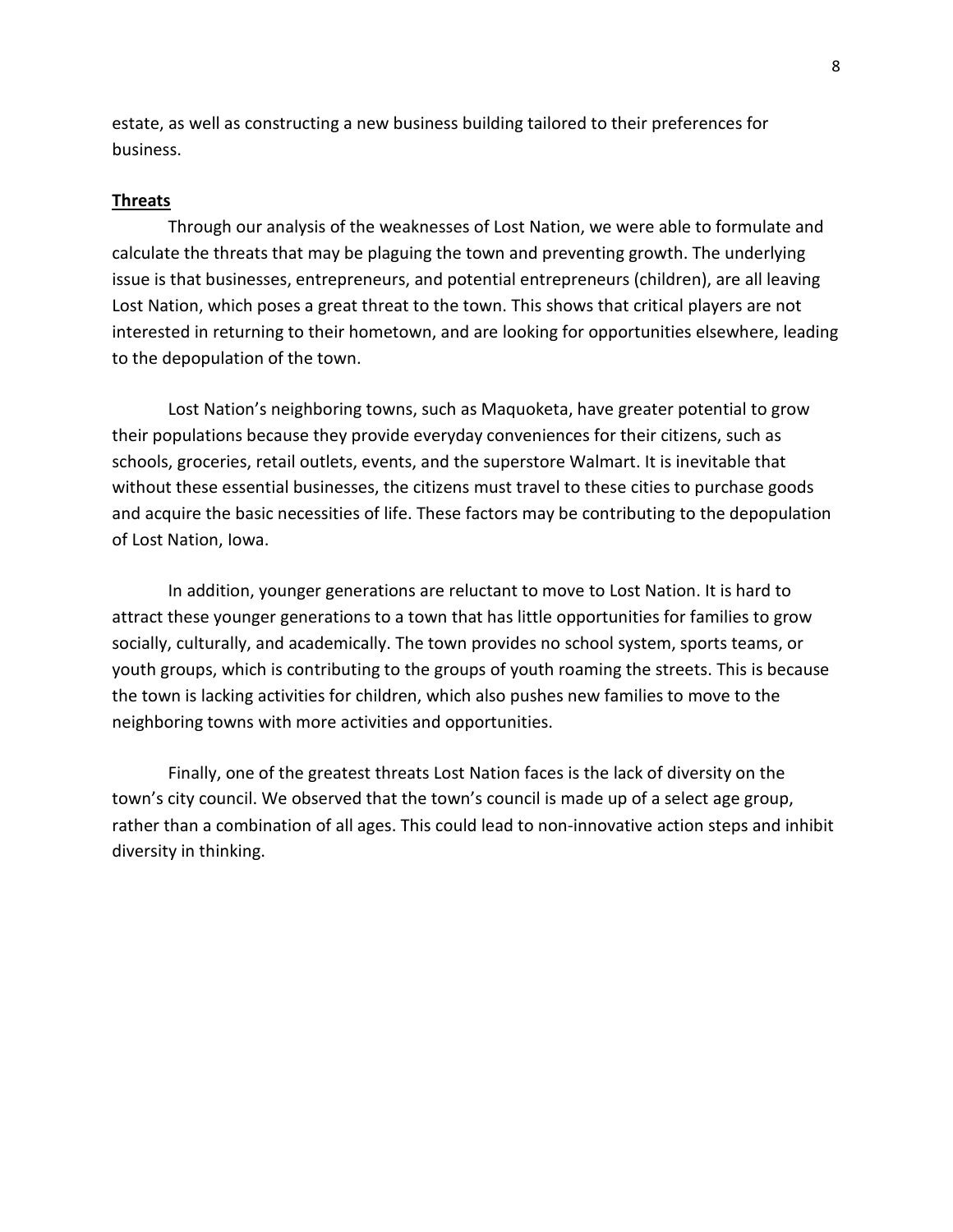#### *Methodology*

The UICT has broken down the objectives in order to create the methodology used to complete the research necessary to provide feasible recommendations that will promote the revitalization of downtown Lost Nation. We have worked to identify specific markets and trends, conducted an environmental analysis, and are looking into types of businesses to recruit to the downtown area.

We conducted both primary and secondary research to complete a SWOT analysis. We had the privilege to travel to Lost Nation to meet with the Mayor, the clerk, and multiple business owners. They provided valuable insight into the current state of the town along with its historical background. We also communicated with multiple citizens of neighboring Iowa towns such as Maquoketa, Delmar, La Motte, and Bernard. This helped to provide primary sources for outside thoughts and opinions of Lost Nation. Through analyzing secondary research relative to these towns' market and industry trends and economic background, we were able to discover both beneficial and detrimental characteristics separating Lost Nation from the neighboring cities. Our team has also identified rural towns that overcame situations similar to Lost Nation. This helped us to identify potential opportunities to recommend.

We researched deeply into market and target audience trends for Lost Nation and its neighboring cities through our SWOT analysis. We used SimplyMaps, IBIS World, and other sources to gather secondary information regarding market trends and the consumers within them. We thoroughly analyzed this data to discover viable market options to recommend for Lost Nation's current and potential business owners.

To discover potential businesses or industries to attract to Lost Nation we first spoke with people of Lost Nation. We were able to gather opinions from some of the town's people on which businesses or industries may be necessary or desired, and which businesses or industries they believe will have little chance for success. We then conducted research within the industries the people of Lost Nation had provided. We researched cities with similar characteristics which have managed economic growth from a state similar to Lost Nation's. We looked at these towns and analyzed which industries have shown success and has benefitted the city's revitalization. We also researched which characteristics of the successful town may have attracted these industries and may be sustaining the business' success. We analyzed the data collected and we were able to find multiple business industries that may have success in the area, while having benefit to the town's growth.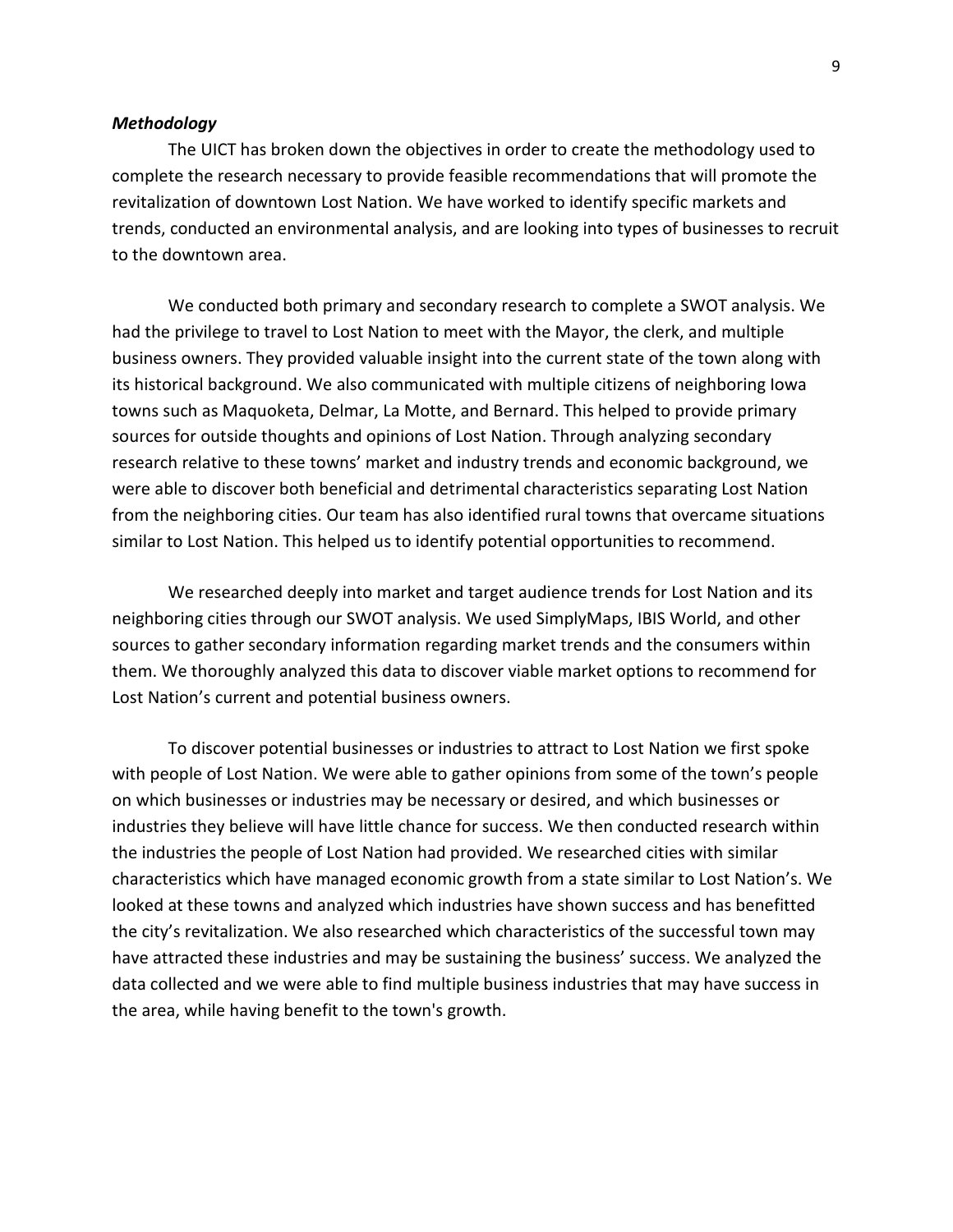#### *Findings and Results*

The team has compiled the following findings and results from the research completed on the three objectives. The first objective was to research and gather data, conduct an environmental analysis for Lost Nation, and to compare Lost Nation to other rural cities to discover current distinguishable characteristics as well as potential opportunities for Lost Nation.

Lost Nation has a handful of vacant buildings on Main St., either unused or incapable of usage. The sidewalks, billboards, and street signs share a run-down appearance. The condition of these buildings and sidewalks were a distinguishable characteristic of Lost Nation's downtown area. There is great opportunity for Lost Nation to find ways to improve these conditions.

Information that we gathered in our visit tells us that most of these buildings were once businesses whose owners had either died or retired and moved. We made contact with Jim Engle who is an Economic Development Professional with the Iowa Economic Development Authority, and he provided insight into this being a reoccurring issue in rural towns throughout Iowa. In researching manageable methods of combating this issue, we discovered numerous programs in place for rural communities to provide services, grants, and organizations to assist in revitalizing the appearance of downtown areas applicable for the City of Lost Nation. Additional information including case studies and applications for the programs may be found in Appendix A.

| Program                   | Organization     | Description                                       |
|---------------------------|------------------|---------------------------------------------------|
| <b>Stronger Economies</b> | <b>USDA</b>      | Community partners aided in creating economic     |
| Together (SET)            |                  | development blueprint as well as implementation   |
| Community                 | <b>FRS</b>       | Funding meant for communities to administer first |
| Outreach Grant            |                  | steps towards rebuilding and sustaining economic  |
| Program                   |                  | development                                       |
| <b>Derelict Building</b>  | <b>DNR</b>       | Provides services and funding for small towns in  |
| <b>Grant Program</b>      |                  | lowa to address concerns posed by abandoned       |
|                           |                  | commercial or public buildings                    |
| Paint Iowa Beautiful      | Keep lowa        | Through a partnership with Diamond Vogel Paint of |
| Program                   | <b>Beautiful</b> | Orange City, Iowa groups can receive paint for    |
|                           |                  | community enhancement projects                    |
| Yo-Ho Tool Grant          | Keep lowa        | Grants permit community groups and organizations  |
|                           | <b>Beautiful</b> | to purchase up to \$200 in Yo-Ho quality tools to |

**Table 1:** List of revitalization programs applicable for the City of Lost Nation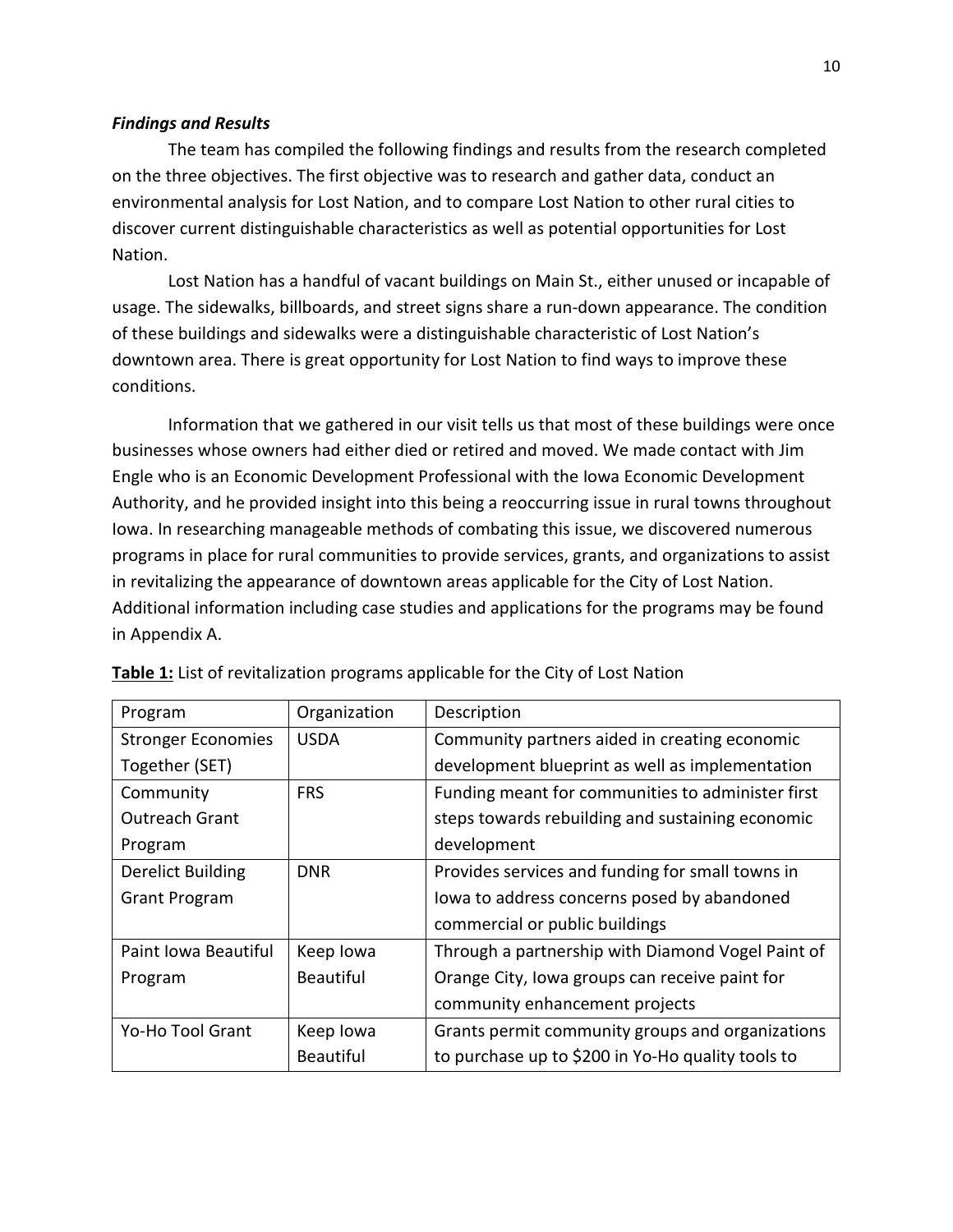|                             |                    | assist volunteers in clean up and beautification      |
|-----------------------------|--------------------|-------------------------------------------------------|
|                             |                    | projects                                              |
| Main Street Iowa            | State of Iowa      | Program provides mortgage loans for multi-family      |
| <b>Finance Authority</b>    |                    | housing and commercial development in Main            |
| Loan Program                |                    | <b>Street districts</b>                               |
| Main Street Iowa            | State of Iowa      | Provides dollar for dollar match funding for local    |
| <b>Challenge Grant</b>      |                    | main street projects, properties, and businesses      |
| Downtown                    | Community          | Provides grants to communities for a variety of       |
| <b>Revitalization Fund</b>  | Development        | projects and activities contributing to               |
|                             | <b>Block Grant</b> | comprehensive revitalization in historic city centers |
| Brownfield/Grayfield        | Redevelopment      | State and federal incentive program to make the       |
| <b>Tax Credit Program</b>   | <b>Tax Credit</b>  | purchase and redevelopment of a Brownfield site to    |
|                             | Program            | promote economic health by reducing                   |
|                             |                    | environmental hazards, and eliminating                |
|                             |                    | neighborhood eyesores                                 |
| <b>Community Facilities</b> | <b>USDA</b>        | Provides affordable funding for development of        |
| <b>Direct Grant and</b>     |                    | essential community facilities in rural areas         |
| Loan Program                |                    |                                                       |
| <b>Community Facilities</b> | <b>USDA</b>        | Provides grants to public bodies in rural areas and   |
| <b>Technical Assistance</b> |                    | help to identify and plan community facility needs    |
| and Training                |                    | in their area. Once identified, grantees will help    |
| Program                     |                    | provide and locate funding for these projects as      |
|                             |                    | well as assisting in training for proper              |
|                             |                    | implementation                                        |

Research has been shown that festival tourism is one of the fastest growing forms of tourism. Festivals are especially becoming increasingly popular in rural areas as a way to revitalize local economies. They provide a variety of opportunities for the community including volunteerism, social, cultural and economic developments. Economically, tourism can create jobs directly through employment within the tourism industry and indirectly by transportation and retail. When visitors come and spend money on goods and services, it leads to what is called the "multiplier effect" creating more jobs. The industry also provides opportunities for small business enterprises, which is especially important in rural communities. Local artists, craftspeople, and vendors will be very helpful in making the event successful. Festivals have been revolutionizing businesses and creating a huge economic development across the globe. Talking to Jim Thompson, who works for Iowa Economic Development Authority, believes that bringing people into the area is the first step in bringing businesses into downtown Lost Nation,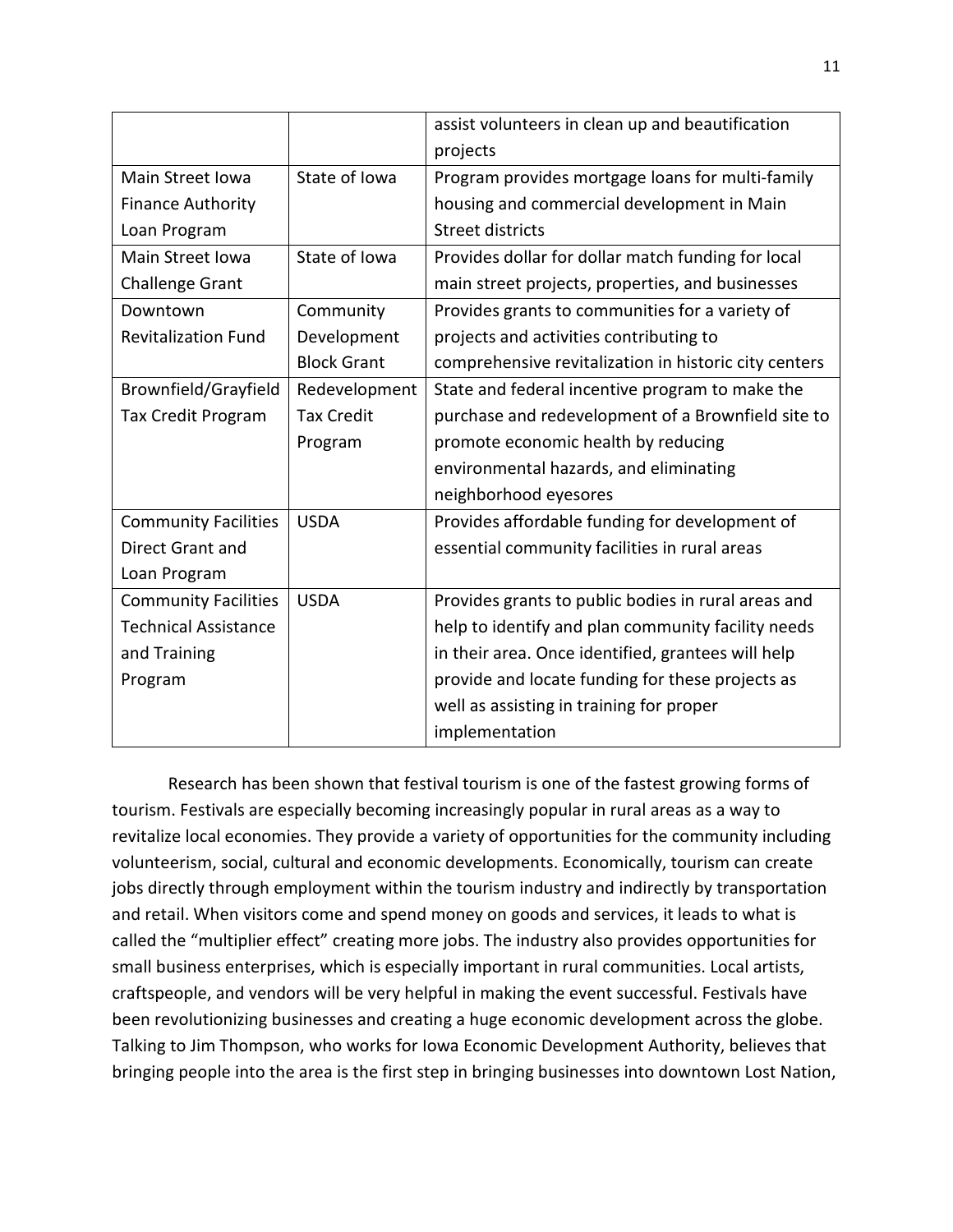Iowa. Showing that there is life to the area and that there is traffic moving through the area will attract business to open up downtown.

Hunting season opens as early as October 1 and ends as late as March 31. To hunt birds in the state of Iowa, the open months are October and September. Big game hunting starts as early as September 17 and the season ends in January. With fishing, fishermen can fish all year round. Hunting expos across the country have a variety of things to do for hunters and fishers. Some expos have archery ranges for the youth to be able to get experience with shooting a bow. Several contests have been created to make fun for everyone. For example, bringing in game sheds to get judged, gun shows, or live auctions.

Looking at towns that are in proximity to Lost Nation, we looked at the Anamosa's Festival, Vintage Rally, that they have put on for 6 years. This particular event is where people bring in their vintage motorcycles to show off. The event is held at the National Motorcycle Museum. The Vintage Rally brings in a variety of people and motorcycles. In 2016, the rally had the biggest turnout ever with the most venders they have ever had. Ed Vanaman won best of the show for his BMW custom bike. He traveled all the way from Ohio for the Vintage Rally for the guests to see. They also add new displays each year to attract a different kind of crowd. In 2015, the rally added an "Art Tent." The tent included imaginative animal and insect inspired creations that the artist made from salvaged metal.

In Delmar, just 12 miles from Lost Nation, there is an annual car show. This event has been running for 19 years and is very family friendly. In 2013, Delmar added music, food concessions, activities and a playground for kids. The admission is free for this event. Similar to the Anamosa festival, Delmar added an art fair featuring local artisans. The Delmar vintage car show is located at the Delmar Railroad Depot Museum. This event does have a Facebook page, but it has been inactive since the 2015 event.

Lastly, we looked at another town that has had success hosting a hunting themed festival. It is a bit bigger than Lost Nation, but in a rural area with similar characteristics. The name of the town is Broken Bow, Nebraska. They have an event every year that is called One Box Pheasant Hunt. This event brings in thousands of people over a span of 3 days. The hunt benefits the youth shooting sports programs, the One Box Habitat program, the shooting club facility, and local scholarships. On the On Box Pheasant Hunt website, they encourage you to have a celebrity in your group. In the past, the festival has brought in very famous people such as Neil Armstrong. This event is based around giving back to the community and creating a sense of pride within the community.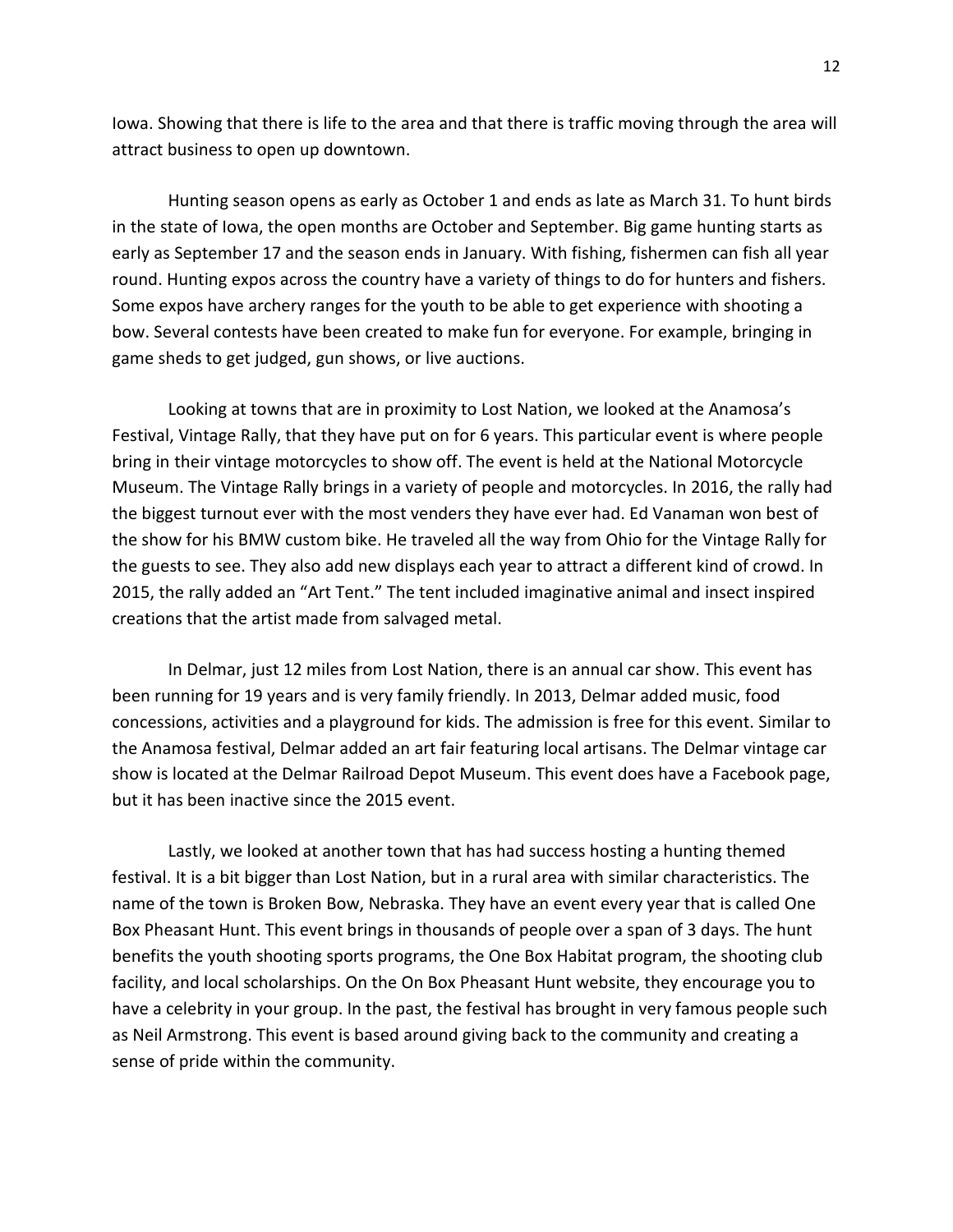Objective two, was to identify specific markets and target audiences that local businesses can tap into, preferably within proximity to Lost Nation. Lost Nation may be out of the way but it has many great opportunities to draw from existing consumers in the region. There are many attractions within a close proximity to Lost Nation such as Maquoketa Caves, Highway 61 Drive-In Movie Theater, and the National Motorcycle Museum, all of which have local and regional consumer support.

The Maquoketa Caves draws spelunkers, bird watchers, and hiking enthusiasts from all around the state of Iowa. Lost Nation is located only 21 miles south of the State Park, making for a short 20-minute drive. The State Park remains open a majority of the year from early April to the  $31<sup>st</sup>$  of December offering a welcoming family atmosphere and numerous events throughout the seasons. These events are not only listed on the caves website, but also on their Facebook page "Friends of The Maquoketa Caves State Park."

Along with the close proximity of the state park, hunting and fishing are also popular outdoors activities for these northeastern Iowan's. In Iowa, there are over 522,000 people who fish and over 216,000 hunters, who during the year of 2011, spent upwards of \$278 million dollars on fishing and over \$405 million dollars on hunting. There are a variety of hunting seasons all year round, which bring in large amounts of people to the region.

The National Motorcycle Museum, located just a short drive of 30 miles from Lost Nation, offers another opportunity to pull in consumers. The museum, which offers 400 motorcycles on display, brings in motorcycle enthusiasts from around the country and vast amount from here in Iowa. The motorcycle museum hosts many successful events throughout the year as well including concerts/festivals, motocross/minibike racing, motorcycle rallies, motorcycle and car showings, and numerous motorcycle rides which go all over the country. Iowa has over 2,200,000 licensed motorcycle drivers, making this a booming industry.

Another attraction, only 11 miles east from Lost Nation is the Highway 61 Drive-In movie theater which plays the newest movies on a weekly basis with its new state-of-the-art digital projection system. The Drive-In is open seasonally, from April to November. Drive-In theaters are nostalgic for baby boomers, but are also proving to be a popular attraction for new generations and families. In a world where everyone watches movies on demand or Netflix, Drive-In's provide a retro experience. Iowa only has 5 Drive-In theaters left in the state, and this happens to be one of them, making it a destination for people across region. We did find however that Drive-In movie theaters in the US have been steadily decreasing from 593 in 2005, to only 349 in 2015.

In relation to objective three, research was conducted to find relevant information pertaining to Lost Nation's local assets, current businesses, and the potential for new businesses. The process started by analyzing Lost Nation's demographic data in order to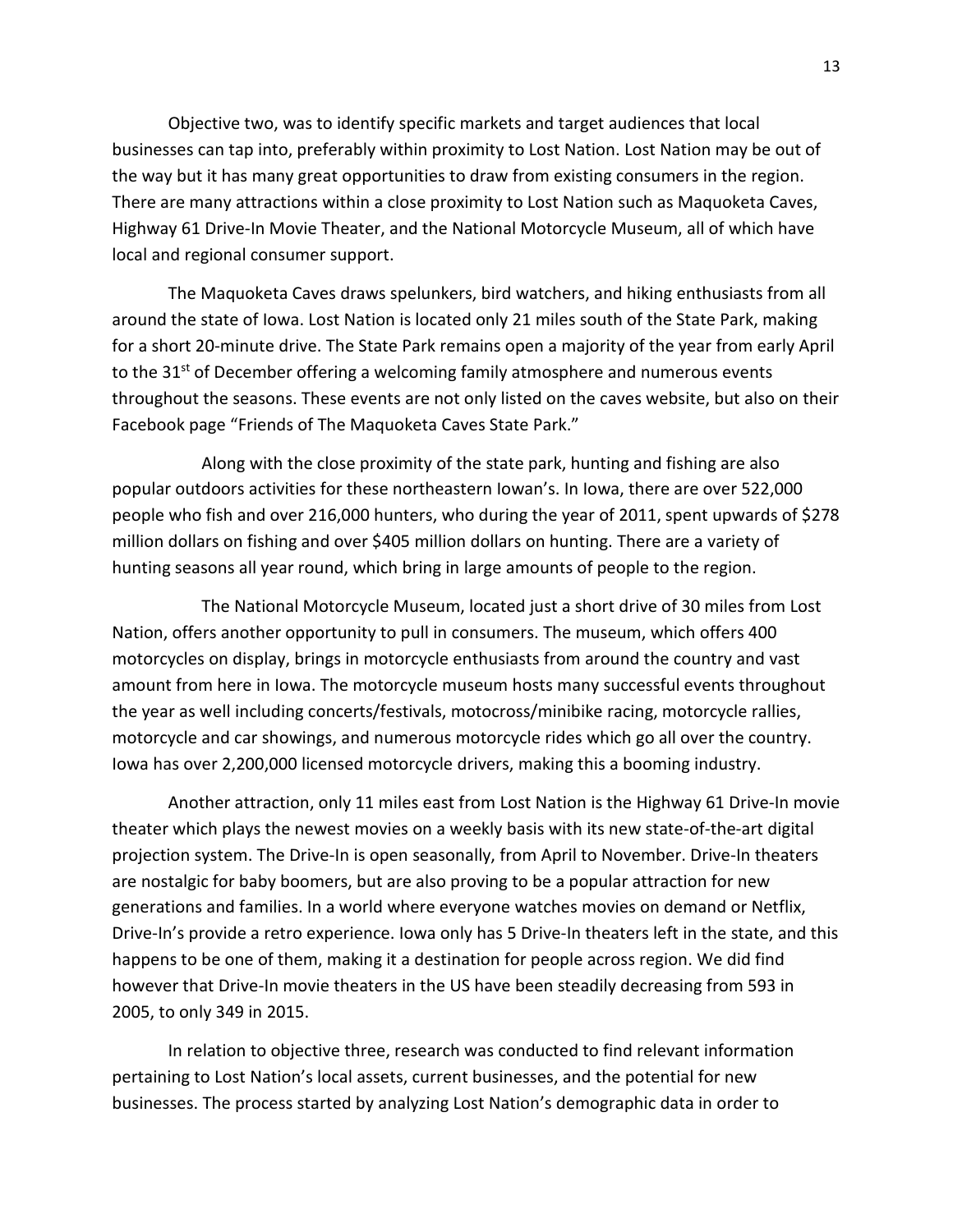identify trends. Next, we conducted research on the surrounding metropolitan areas to compare Lost Nation.

Lost Nation is one of many small communities struggling because their economy was built largely on economic sectors that have changed significantly. According to the Retail Trade Analysis from the Iowa State Community Indicators program, from 2000 to 2014, there was a population change of (-13.7%). This change in population is leading to the change in sales. From 2012 to 2015, the taxable sales in Lost Nation decreased from 1.7 to 1.5 million. Poverty rates are at an all-time high of 32%, which could be the effect of the lagging employment growth rates since 2008. Lower unemployment rates often mean a region is better able to attract and retain new retails, industries, and skilled workers. The State of Iowa has had continual employment growth since 2010, which indicates that Lost Nation has an inverse relationship compared to the average. These rising levels of unemployment may be contributing to a decline in the areas competitive strength and an increase in the areas household economic stress. Many of these factors are also leading to low consumerism, which has primed the decrease in low tax money used to fund various public goods and initiatives for economic development.

A primary factor for the decrease in population is caused by the incidence of young adult migration. In each decade from 1950 to 2000, there has been a significant rural outflow of young adults aged 20 to 29. Decades of youth migration have led to a decrease in rural births. This is because many rural counties have few young adults of childbearing age, and many older adults who have a greater risk of mortality. For people over the age of 50, there has been a net influx in rural counties in all decades but the 1950's. Figure 1 shows the distribution of age groups residing in Lost Nation.

**Figure 1:**



Age by Nativity in Lost Nation

Lost Nation's median household income is very low compared to the national average and surrounding cities (Figure 2). This could be attributed to the education levels of the people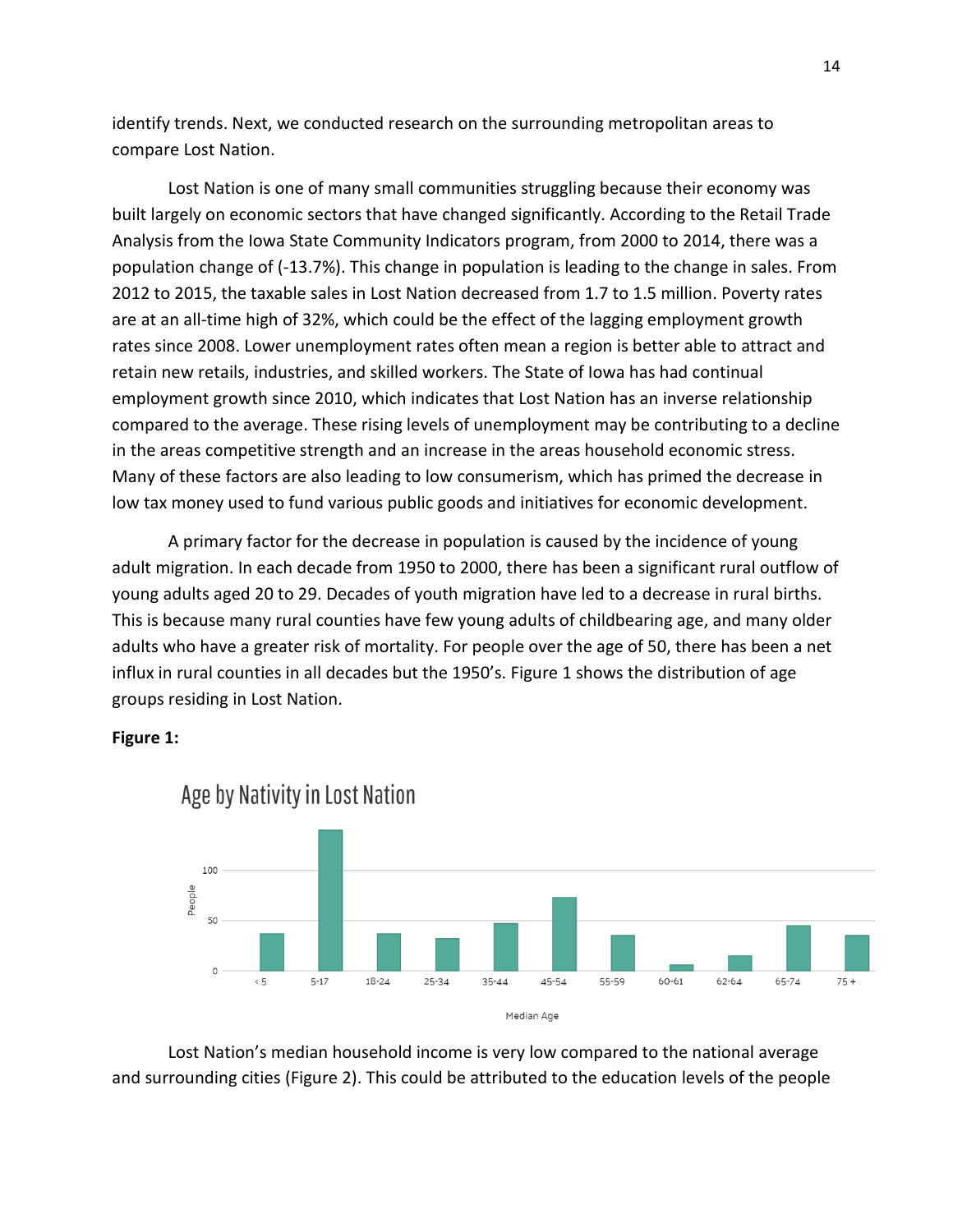living in Lost Nation. According to Data USA, only 16% of those residing in Lost Nation have a bachelor's degree, and 85% received a diploma.

The largest cities nearest to Lost Nation include Dubuque (pop. in 2013 = 58,253), Iowa City (71,591), Davenport (102,157), and Cedar Rapids (128,429). These towns thrive on a growing population, industry growth, business expansions, low unemployment rates, college attendance, etc. A local quoted, "There are not a whole lot of jobs here. We can't keep our young people here. They go to college and never come back." It is common for locals to relocate to these metropolitan areas because there are more opportunities, greater chances at upward mobility, as well as economic and social advantages. There is evidence that rural towns near metropolitan areas have traditionally been much more likely to experience growth than more remote counties. This growth occurs when metropolitan areas sprawl outward and the population eventually spills over boundaries. There is a common view that rural counties adjacent to metropolitan areas are an excellent compromise between rural and urban life. Opinion polls consistently show a preference among Americans to live in smaller places that are proximate to urban areas, rather than urban core (Brown et. al. 1997)

Within Lost Nation, manufacturing and retail trade are the largest industry sectors, with finance/insurance and whole sale trade being the most minimal (Figure 3). There is opportunity in Lost Nation for college educated workers to earn a sustainable income, but there are a select few industries to choose from. The highest paid are professional, scientific and technological services (Figure 4).

In Maquoketa, the highest paid are executives, health technicians, and physicians. The largest industries include retail trade (25.7%), manufacturing (15.3%), and health care and social assistance (15.2%). Maquoketa has a very large group of people aged 25-34, which is 13.1% of the total population. In Lost Nation, this group makes up only 6.4% of the population. This suggests that Maquoketa is attracting more college graduates, and could be employing workers living in Lost Nation.

#### **Figure 2:**



### Median Household Income in Lost Nation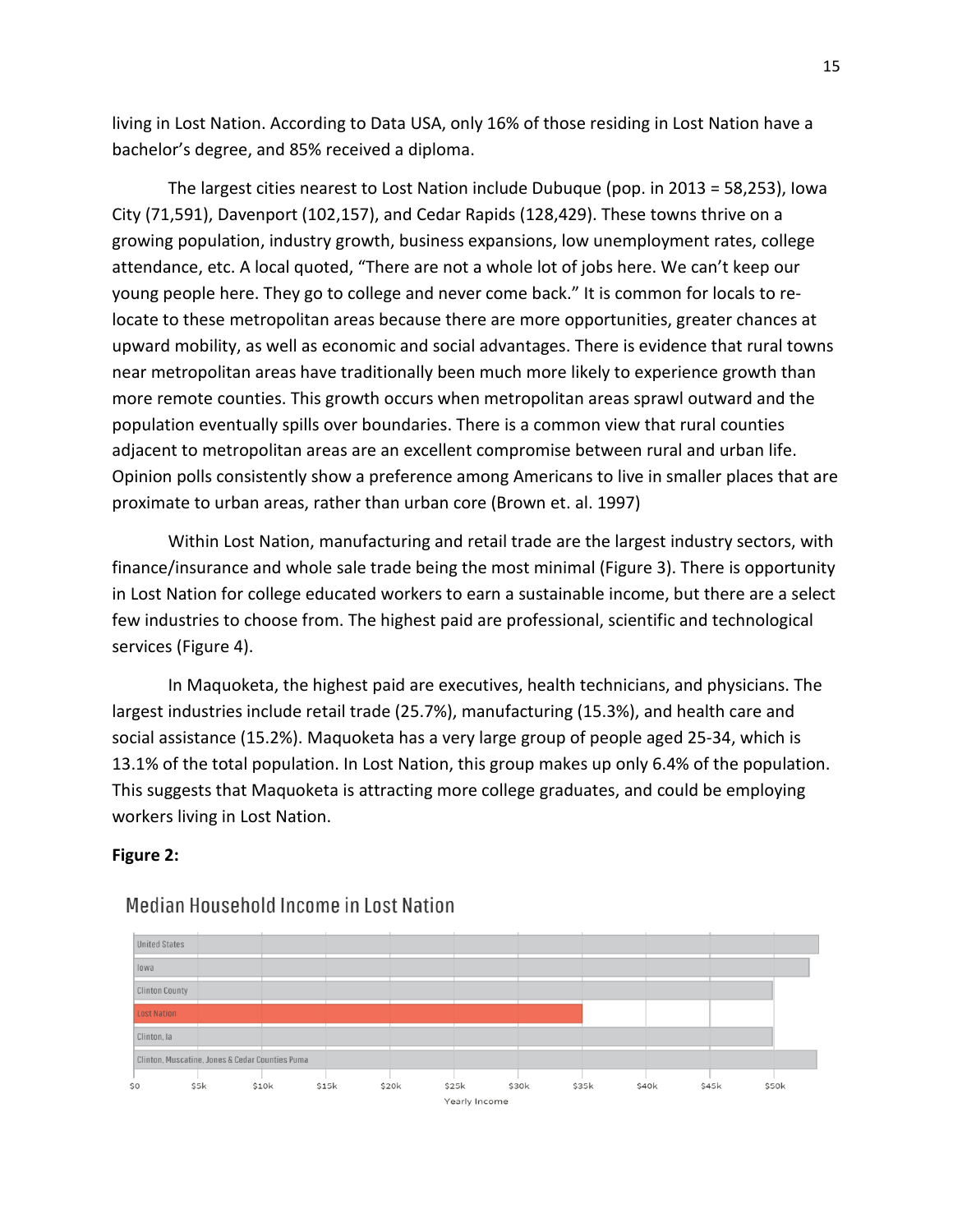### **Figure 3**:



### **Figure 4:**

### **Highest Paying ACS Industries in Lost Nation**

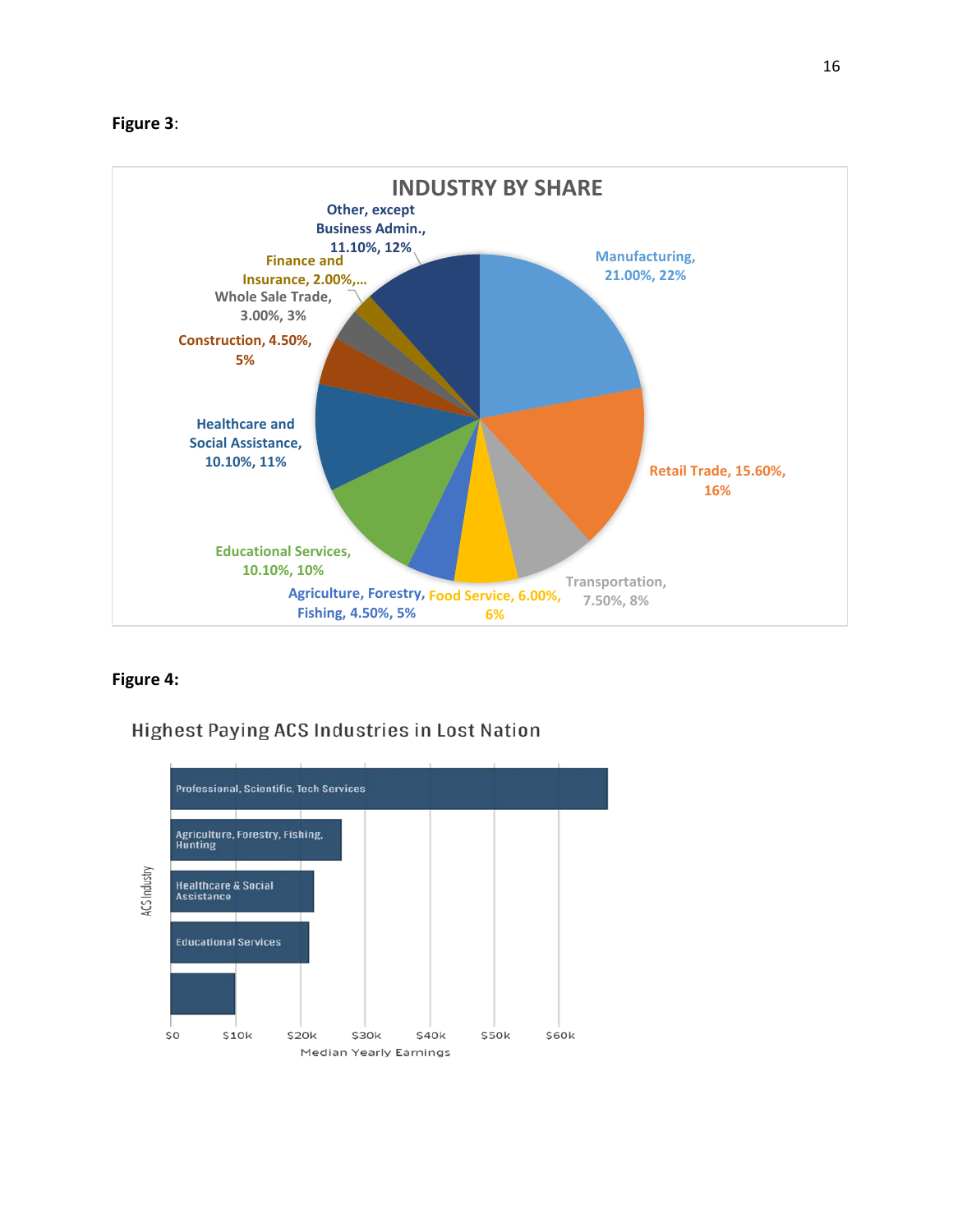The smaller towns within direct proximity to Lost Nation include Maquoketa (6,064), Wheatland (670), Lowden (769), Delmar (499), Grand Mound (554), Clarence (907), Olin (668), and De Witt (5,297). A local quoted, "We're in the country – middle of nowhere, but we're close enough. It's not a huge inconvenience to go to Davenport, etc. We're in the hub of a lot of larger places. Lost Nation is in the middle of nowhere and close to everywhere." These small towns are frequent destinations for the locals. There is not a school in Lost Nation so the majority of students travel 30 miles to Davenport Central, 13 miles to Maquoketa, 23 miles to DeWitt or to a few others within a half hour drive. The elementary and middle schools are spread out across Clinton County.

Many locals also travel for work, which has a negative effect on the employers of Lost Nation. Through our interview, we were told that the majority of these locals will shop in the towns where they work. A popular store that many locals travel to is the Maquoketa Wal-Mart. Its advantages: convenient after work, larger supply, better quality, and cheaper than the small groceries closer to Lost Nation.

The annualized number of reporting firms in Lost Nation as of 2015 was 18, which is on a slow decline. Businesses are leaving and not being replaced. For example, a grocery store was closed a decade ago and to this day there is no local grocery. The locals voiced a desire to have one, but they also acknowledged the difficulty of it being a viable business based upon Lost Nation's population. We were told it was closed due to lack of local support. When the downtown district thrived, residents were less mobile and more dependent upon local merchants. This was also at the time when online shopping did not exist. For businesses to survive in these small town districts, they require a minimum threshold of customers in order to operate. The challenge is getting beyond the threshold to make a profit. These businesses must also compete indirectly with their regional competitors by specializing in unique services and merchandise. In return, this will increase local consumerism and tourism. It will also lead to a positive business climate, which will eventually attract new business ventures and create a more conducive climate for entrepreneurial ventures.

In our initial meeting with the citizens of Lost Nation, the citizens expressed a great deal of need for a number of different types of stores they believe would be supported by the community, most notably, a butcher shop, grocery store, coffee shop, and an ice cream parlor. With these primary ideas, we researched markets and trends across the state of Iowa to validate the potential success of these industries and found positive results. In our phone conversation with Jim Thompson, rural small business expert at the Iowa Economic Development Authority, we learned about the prevalent dynamics of successful downtown businesses. He explained that small businesses thrive in small towns by targeting multiple industries and markets in their business operations, in order to expand consumer bases and generate greater traffic and into their stores. He exemplified the business strategy that Casey's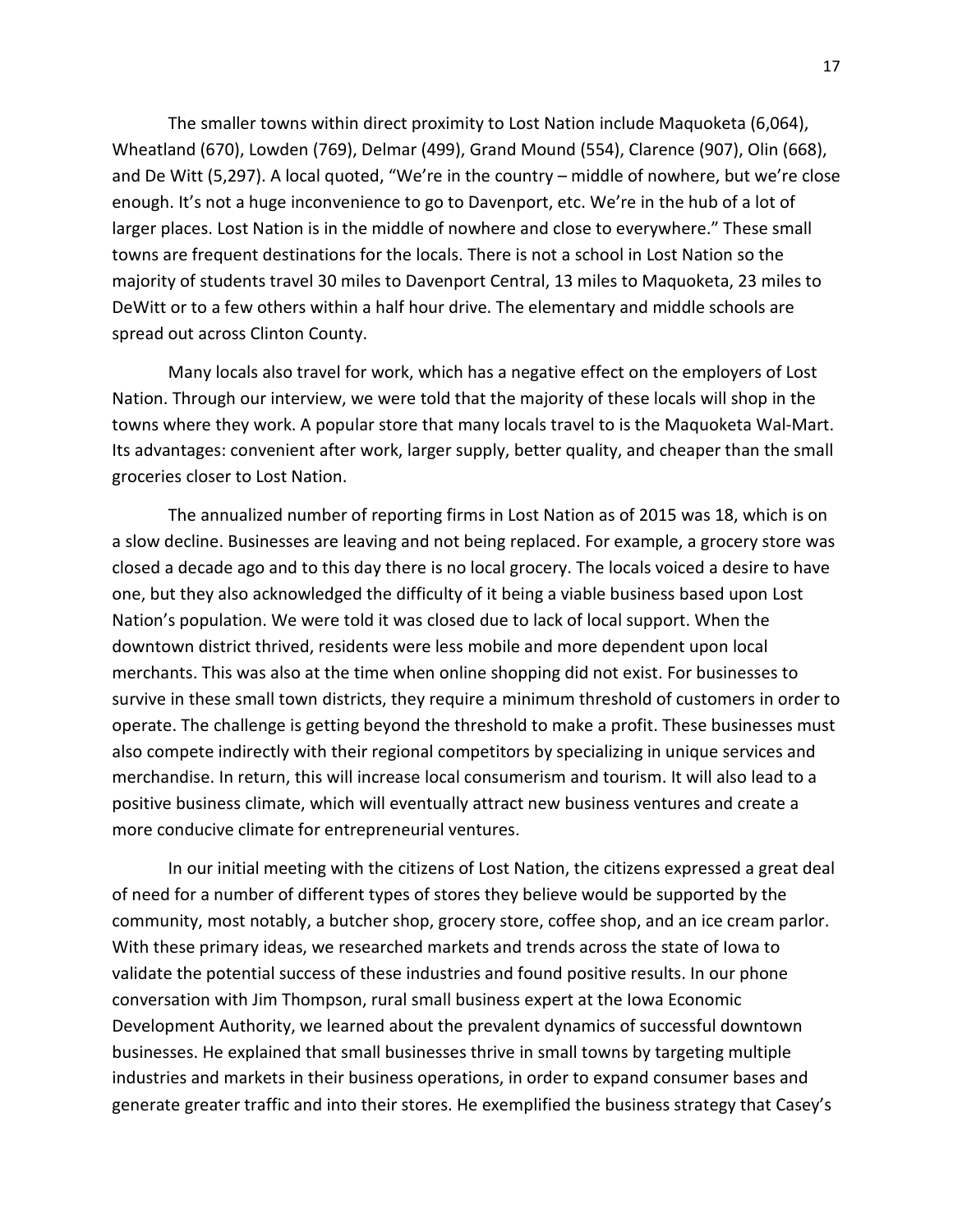general store uses and their vast presence in countless small rural communities. Casey's is able to serve as a multifunctional general store, providing communities with services such as gas station, liquor store, small convenience grocery, and restaurant.

The local city council committee informed us that the children of Lost Nation are unproductive once they return from their schoolday. They rarely get involved and are usually seen roaming the neighborhoods. We recognized that there are limited recreational facilities, groups, teams, and hangout places for younger people to get involved. We were told in an interview that locals are willing to volunteer, and that the need for it is crucial, given the environmental state of the town.

Repeatedly throughout the interview process, the three churches and their willingness to work together on cooperative activities were viewed as something very special, unique, and important. The community was described as friendly, quiet, peaceful, safe, and convenient. A newer resident said that they can trust the people of Lost Nation, and they felt warmly accepted. Others believed you were considered an outsider if you were not raised there. Formalizing a process to make new residents feel welcome is very important for small towns. It creates a conducive environment, creates common ground, and increases the chances of a town working together for a common goal.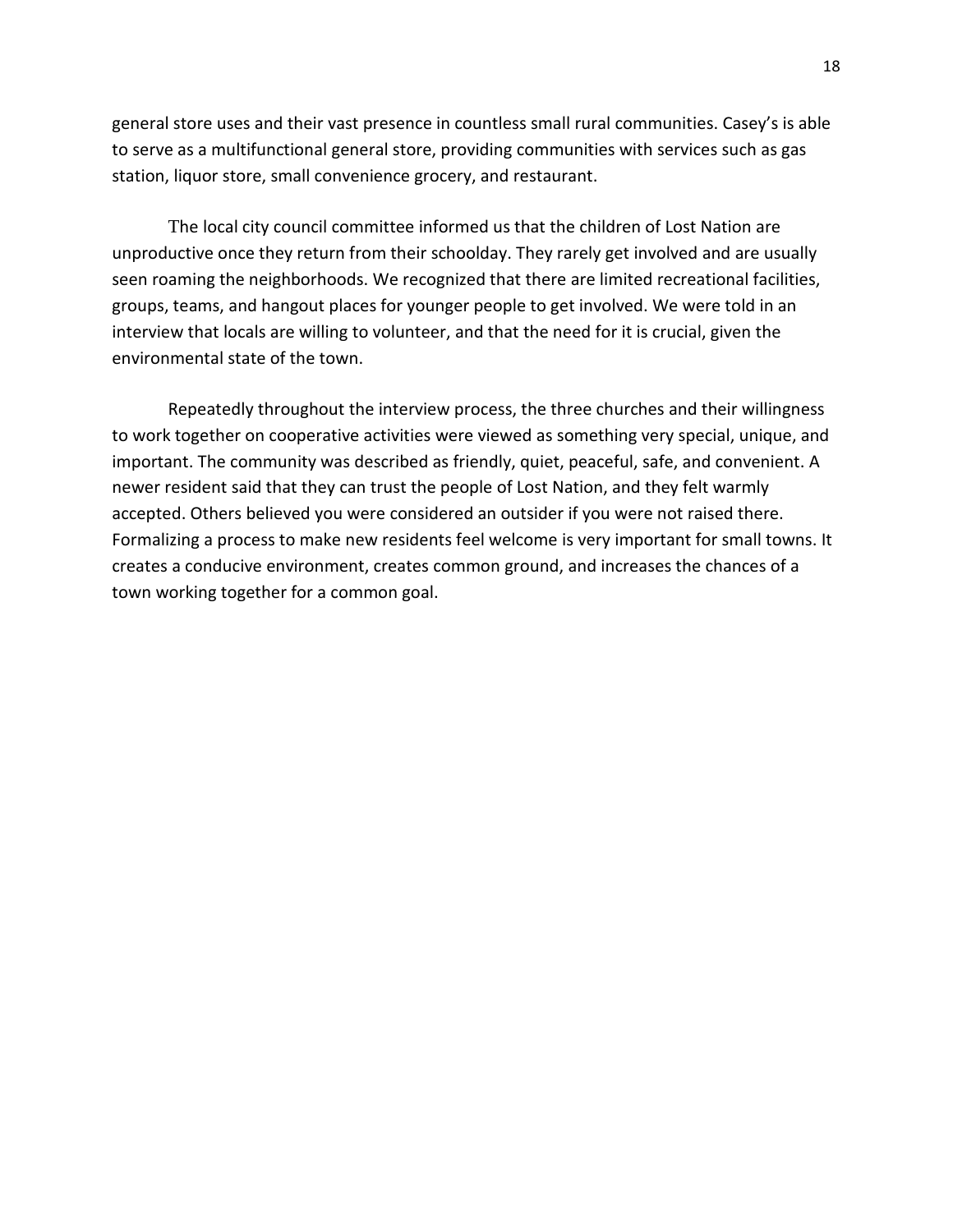#### *Recommendations*

For objective one, which was to compare Lost Nation to other rural cities, and discover current distinguishable characteristics as well as potential opportunities for the town, we recommend that the Lost Nation city council appoint leaders from the community or within the town's council to head up both a Social committee and an Economic Development committee. According to the Main Street program which provides support to small towns across the nation, organization is the first key tool to sustain long-term, comprehensive community revitalization. A social committee leader would be responsible for prioritizing youth engagement, organizing the Harvest Festival, and citizen involvement campaigns (clean ups, etc.). They would do so by being a leader and uniting the already existing organizations such as the churches and booster clubs to accomplish the overarching goal of revitalizing the town.

The Economic Development committee chair would be responsible for uniting the city council in order to accomplish the planning strategies for downtown project applications for state and national grants. According to Jim Engle, the rural downtown development expert at the Iowa Economic Development Authority, planning the development of projects is vital for being awarded grants. This is because they are highly competitive, which makes the success of this position crucial for driving the revitalization of downtown. This position will also be responsible for the recruitment of downtown businesses. They will need to have a working knowledge of the recommended small business grants and tax incentives, in order to target and attract potential business owners with the options and benefits for starting a new business.

We recommend that Lost Nation apply for the Derelict Building Grant Program in order to receive assistance in funding projects to revitalize the structure and appeal of the downtown area. This program has been established for only 5 years and already assisted 56 rural communities in the state of Iowa. The program is specifically targeted for rural Iowa communities and will provide 100% reimbursement for costs of inspection and assessment of buildings as well 50% reimbursement for cost of a renovation or deconstruction project up to \$50,000. We have researched many case studies regarding current and completed projects through the Derelict Building Grant Program. In particular, we discovered 2 cities, Hedrick and Preston, who have been accepted to the program. Both cities with population at or below 1000, and both utilizing the grant program to deconstruct buildings in their downtown areas for the purpose of economic development. The evidence found through research on possible methods of revitalizing the appearance of downtown Lost Nation represents this program to be the most beneficial and impactful opportunity. A URL to the application for this program may be found in Appendix A. We would also recommend Lost Nation apply for at least one or more of the remaining 10 programs described in Table 1 of the results and findings section.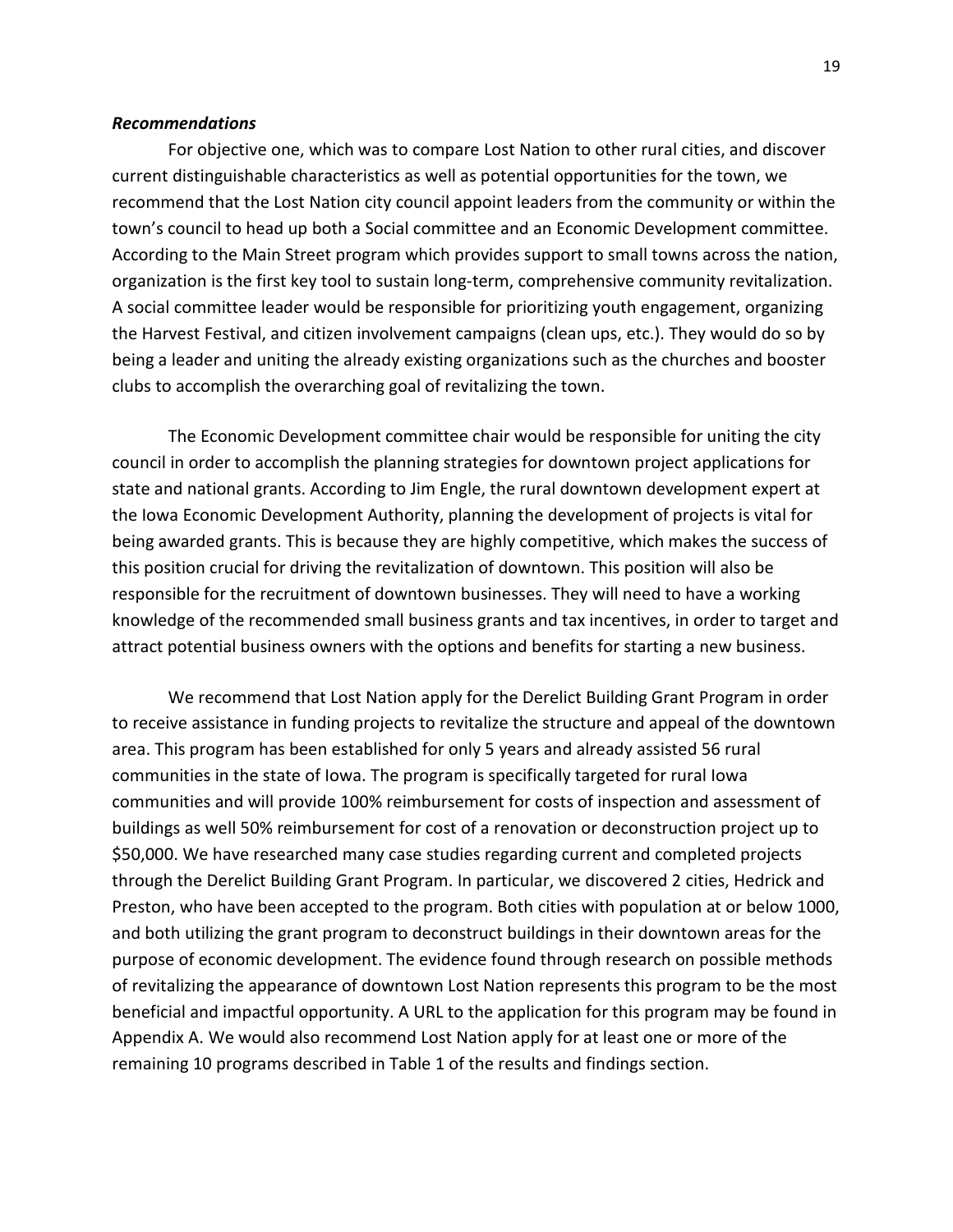We also recommend that Lost Nation implement another festival, similar to Rustic Days, to attract visitors and people within proximity to Lost Nation to the downtown area. This event should focus on being a hunting and fishing themed, and should target the large market of sportsmen in the Iowa area. The Fall Festival should be held in the months of September or October when hunters are active and farmers are harvesting. The festival will start Saturday morning and continue until Sunday. This festival will capitalize on the large population of hunters with events such as a gun show and a game feed. The festival will also access the farmers and local growers in the area with food swaps and other produce centered activities. To get families and kids involved, small competitions and games should be created and hosted such as sports competitions, pumpkin carvings, and picnics.

For the second objective, which was to identify specific markets and target audiences that local businesses can tap into, preferably within proximity to Lost Nation, we recommend that Lost Nation focus on targeting two groups of people. Children ages 5-17 and hunters/fishers within proximity to Lost Nation. We found that the largest population in Lost Nation are kids ages 5-17. This group makes up 27.9% of the total population. The townspeople expressed that there is a lack of town involvement, especially for this group of individuals. Regarding the hunters and fishers, in Iowa, there are over 522,000 people who fish and over 216,000 hunters. During the year of 2011, this group of individuals spent upwards of \$278 million dollars on fishing and over \$405 million dollars on hunting. The people and businesses of Lost Nation can target these audiences at the Fall Festival.

For objective three, which was to recommend types of businesses/industries to recruit to the downtown area, and marketing methods of attracting these businesses to the downtown area, we recommend that Lost Nation open a butcher shop combined with a grocery store into the downtown district. The butcher would focus on the preparation and sale of a variety of meats. The abundance of hunters in the Eastern Iowa area, can then utilize the convenience of processing their meats near home. Once the butcher gains the trust of these hunters, the town will have captured a new market of visitors that will continually come to Lost Nation. This will also attract new consumers to the area and increase the amount of traffic, thus providing local businesses with a new market of customers. The grocery will focus on the sale of produce, nonperishable items, and meats that are processed by the attached butcher. After the initial meeting with the towns' city council, a main concern that came to light was the need for a local grocery. This grocery will provide a more convenient stop for locals to buy everyday food items.

We recommend that Lost Nation recruit an ice cream/coffee shop to put into the downtown area (similar to a "Dunkin Donuts and Baskin Robbins" combination.) During the winter months, the coffee shop can provide fresh hot cocoa. This shop will offer a place for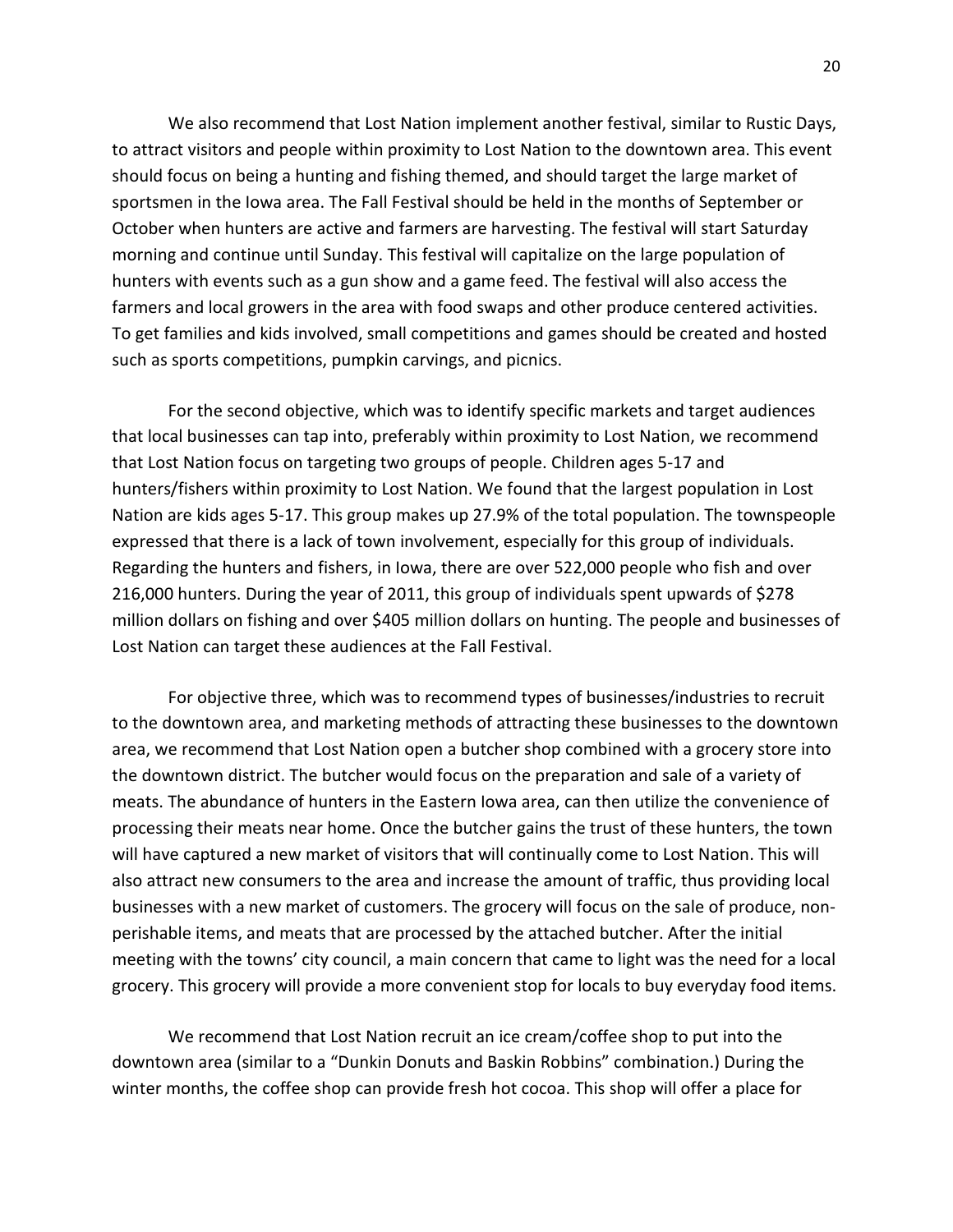business owners to conduct meetings, a convenient place to buy coffee before work, and a place for the kids in the town to spend their free time to hang with friends or to complete homework. A shop like this in the downtown area of Lost Nation would address many of the issues that were brought up during our meeting with the townspeople concerning lack of professional areas to meet for business people, and the absence of after school activities for children. This could provide a local "hangout spot", which would ensure consistent patrons, while the older population would provide frequent business year round.

Jim Thompson explained that small businesses thrive in small towns by targeting multiple industries and markets in their business operations in order to expand consumer bases and generate more traffic. He recommends the business strategy that Casey's General Store uses and their vast presence in countless small rural communities. Casey's is able to serve as a multifunctional general store, providing communities with services such as a gas station, liquor store, small convenience grocery, and restaurant.

For our final recommendation, we recommend that when recruiting businesses and startups to come to Lost Nation, the town must become knowledgeable and inform potential entrepreneurs of all options available for financing. Jim Thompson provided us with a variety of different types of loan and tax incentive programs the Iowa Economic Development Authority utilizes, that Lost Nation citizens would qualify for. Most notably, the SBA 7(a) programs allow small business owners who operate in rural areas to apply for low interest loans to establish a new business or to assist in the acquisition, operation, or expansion of an existing business. This type of loan in combination with the SBA 504 program, which provides growing businesses with long-term, fixed-rate financing for major fixed assets, such as land and buildings, would provide business owners with a fertile environment to develop. These are just a couple of the loans and grants that would be applicable to the area. Please see Appendix A for a list of more programs.

In order for the city to legislatively attract more businesses, we suggest they use Tax Increment Financing (TIF). TIF is a method to incite businesses to locate or expand operations in an area by directing the tax revenues generated within the TIF district for investment in the district. The City council could use the property taxes resulting from the increase in taxable valuation caused by the previously recommended construction or rehabilitation of commercial facilities to provide economic development incentives within the downtown district.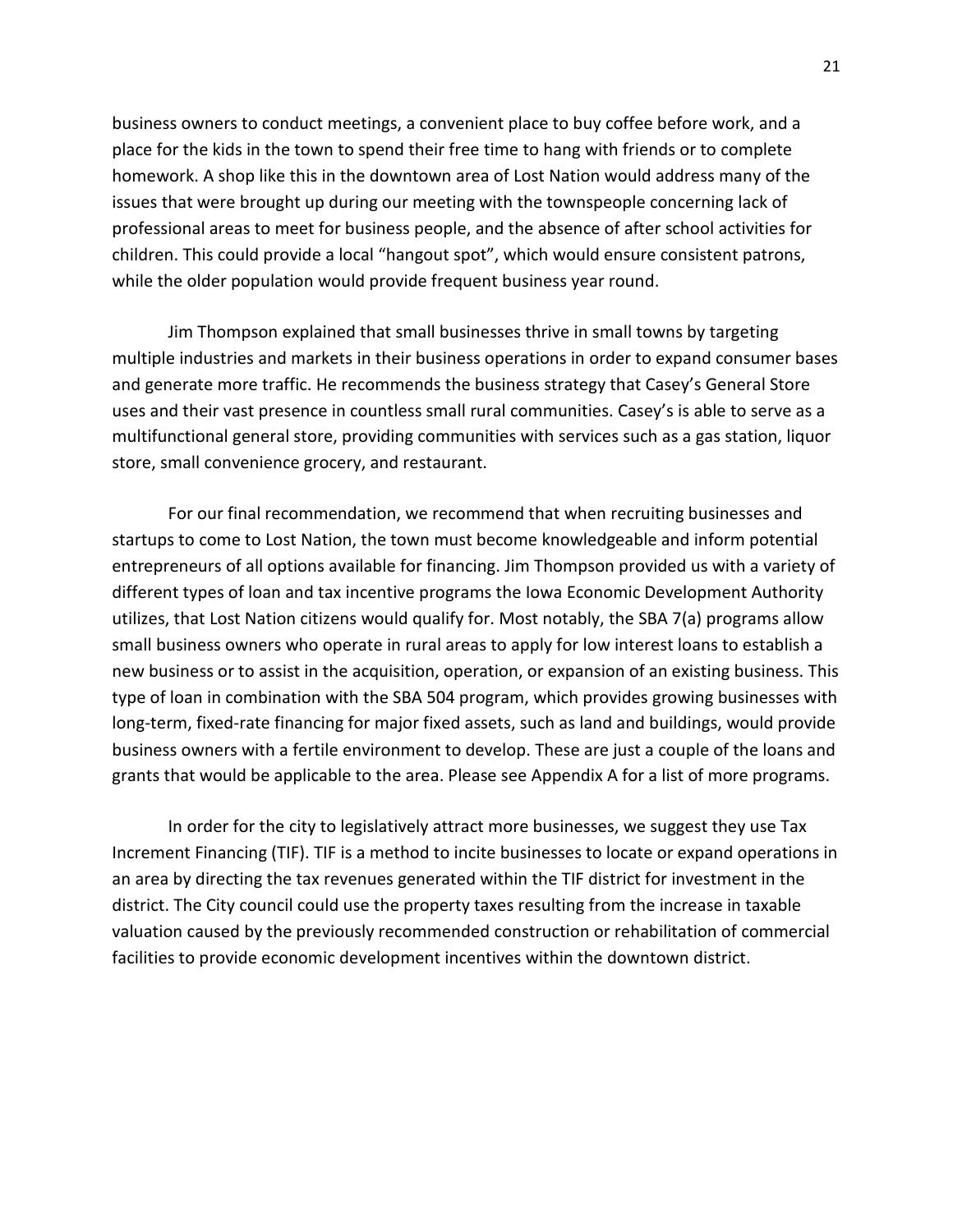### **Appendix A**

Additional information regarding grant and loan programs and their applications are providing in the links given.

### **USDA Programs**

Stronger Economies Together

- Links
	- o <https://www.rd.usda.gov/about-rd/initiatives/stronger-economies-together>
	- o <http://www.srdc.msstate.edu/set/>
- Case Studies
	- o [https://www.rd.usda.gov/about-rd/initiatives/sustainable-rural-downtowns](https://www.rd.usda.gov/about-rd/initiatives/sustainable-rural-downtowns-case-studies)[case-studies](https://www.rd.usda.gov/about-rd/initiatives/sustainable-rural-downtowns-case-studies)
- Application
	- o <http://www.srdc.msstate.edu/set/apply>

Community Facilities Direct Grant and Loan Program

- Links
	- o [https://www.rd.usda.gov/programs-services/community-facilities-direct-loan](https://www.rd.usda.gov/programs-services/community-facilities-direct-loan-grant-program)[grant-program](https://www.rd.usda.gov/programs-services/community-facilities-direct-loan-grant-program)
	- o <http://reconnectingamerica.org/resource-center/federal-grant-opportunities/>
- Application
	- o [https://forms.sc.egov.usda.gov/efcommon/eFileServices/eForms/RD1942-](https://forms.sc.egov.usda.gov/efcommon/eFileServices/eForms/RD1942-40.PDF) [40.PDF](https://forms.sc.egov.usda.gov/efcommon/eFileServices/eForms/RD1942-40.PDF)

Community Facilities Technical Assistance and Training Program

- Link
	- o [https://www.rd.usda.gov/programs-services/community-facilities-technical](https://www.rd.usda.gov/programs-services/community-facilities-technical-assistance-and-training-grant)[assistance-and-training-grant](https://www.rd.usda.gov/programs-services/community-facilities-technical-assistance-and-training-grant)
- Case Studies
	- o [http://www.woodburycountyiowa.gov/board-of-supervisors/board](http://www.woodburycountyiowa.gov/board-of-supervisors/board-meetings/137-liaison-and-committee-assignments/3843-rural-economic-development-committee)[meetings/137-liaison-and-committee-assignments/3843-rural-economic](http://www.woodburycountyiowa.gov/board-of-supervisors/board-meetings/137-liaison-and-committee-assignments/3843-rural-economic-development-committee)[development-committee](http://www.woodburycountyiowa.gov/board-of-supervisors/board-meetings/137-liaison-and-committee-assignments/3843-rural-economic-development-committee)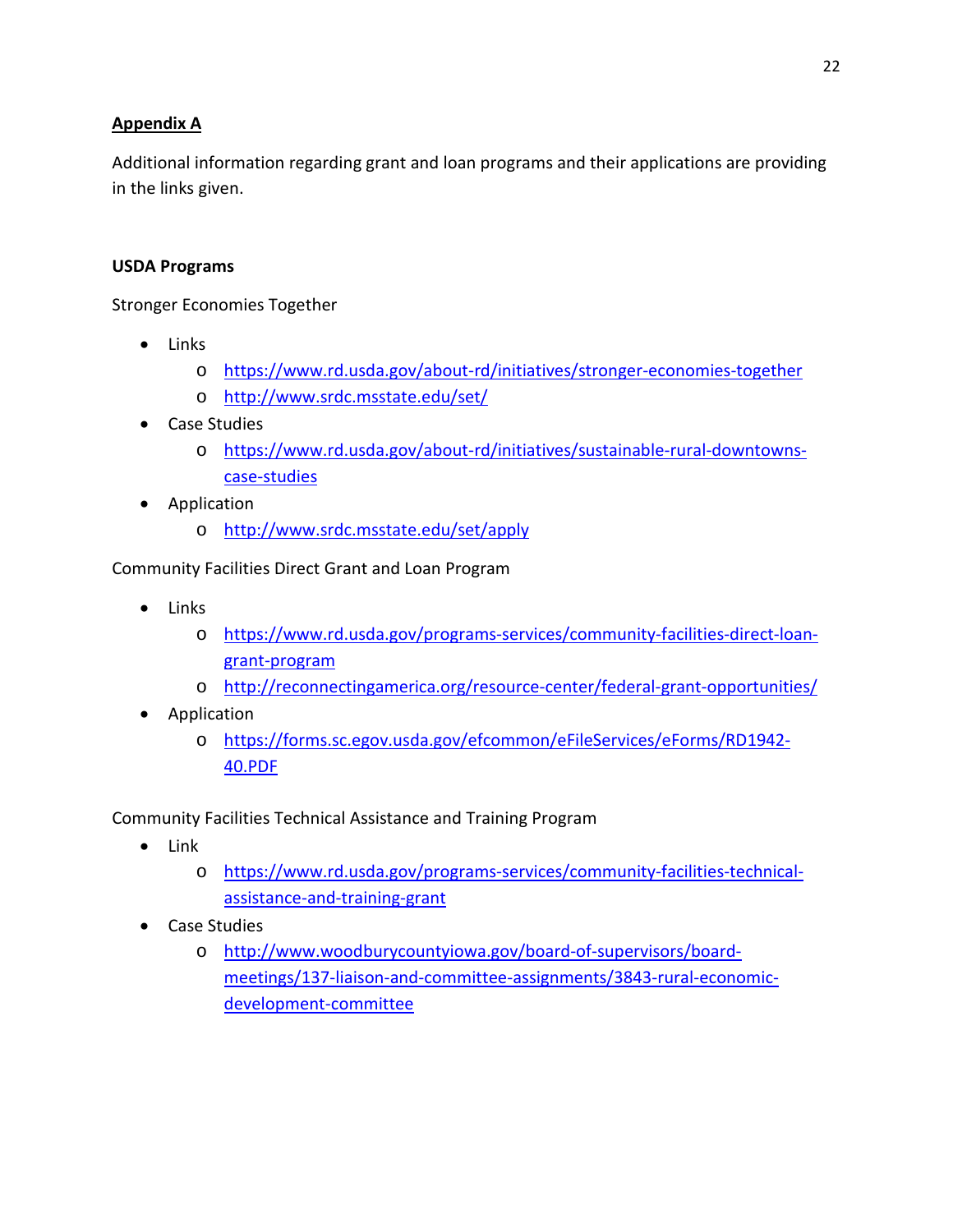### **Foundation for Rural Services (FRS) Program**

Rural Community Outreach Grant Program

- Link
	- o <https://www.frs.org/rural-community-outreach/grant-program>
- Application
	- o [https://www.frs.org/images/GRANT\\_Procedures\\_Fillable.pdf](https://www.frs.org/images/GRANT_Procedures_Fillable.pdf)

### **Iowa Department of Natural Resources (DNR) Program**

Derelict Building Grant Program

- Links
	- o [http://www.iowadnr.gov/Environmental-Protection/Land-Quality/Waste-](http://www.iowadnr.gov/Environmental-Protection/Land-Quality/Waste-Planning-Recycling/Derelict-Building-Program)[Planning-Recycling/Derelict-Building-Program](http://www.iowadnr.gov/Environmental-Protection/Land-Quality/Waste-Planning-Recycling/Derelict-Building-Program)
	- o [http://iowabusiness.tips/grants-available-to-help-small-iowa-communities-with](http://iowabusiness.tips/grants-available-to-help-small-iowa-communities-with-abandoned-commercial-properties/)[abandoned-commercial-properties/](http://iowabusiness.tips/grants-available-to-help-small-iowa-communities-with-abandoned-commercial-properties/)
	- o file:///C:/Users/Bobby/Downloads/derelictbuilding\_factsheet%20(1).pdf
- Case Studies
	- o [http://whotv.com/2016/06/03/small-towns-across-iowa-get-help-to-remove](http://whotv.com/2016/06/03/small-towns-across-iowa-get-help-to-remove-old-buildings/)[old-buildings/](http://whotv.com/2016/06/03/small-towns-across-iowa-get-help-to-remove-old-buildings/)
	- o [http://www.icosc.com/wp-content/uploads/2014/02/Derelict-Building-Grant-](http://www.icosc.com/wp-content/uploads/2014/02/Derelict-Building-Grant-Program.pdf)[Program.pdf](http://www.icosc.com/wp-content/uploads/2014/02/Derelict-Building-Grant-Program.pdf)
	- o City of Preston, Iowa
		- **Funding Year: 2016**
		- **Project Type: ACM Inspection/Structural Engineering Analysis**
		- **Description: City would like to deconstruct old school building and make** way for six housing units for senior living.
		- Amount Awarded: 4,500.00
	- o City of Hedrick, Iowa
		- Funding Year: 2014
		- **Project Type: Deconstruction**
		- Description: Abate asbestos and deconstruct abandoned commercial building. City plans to market vacated site for commercial development.
		- Amount Awarded: 21,000.00
		- Tonnage Diverted: 45.00
		- Percent Diverted: 35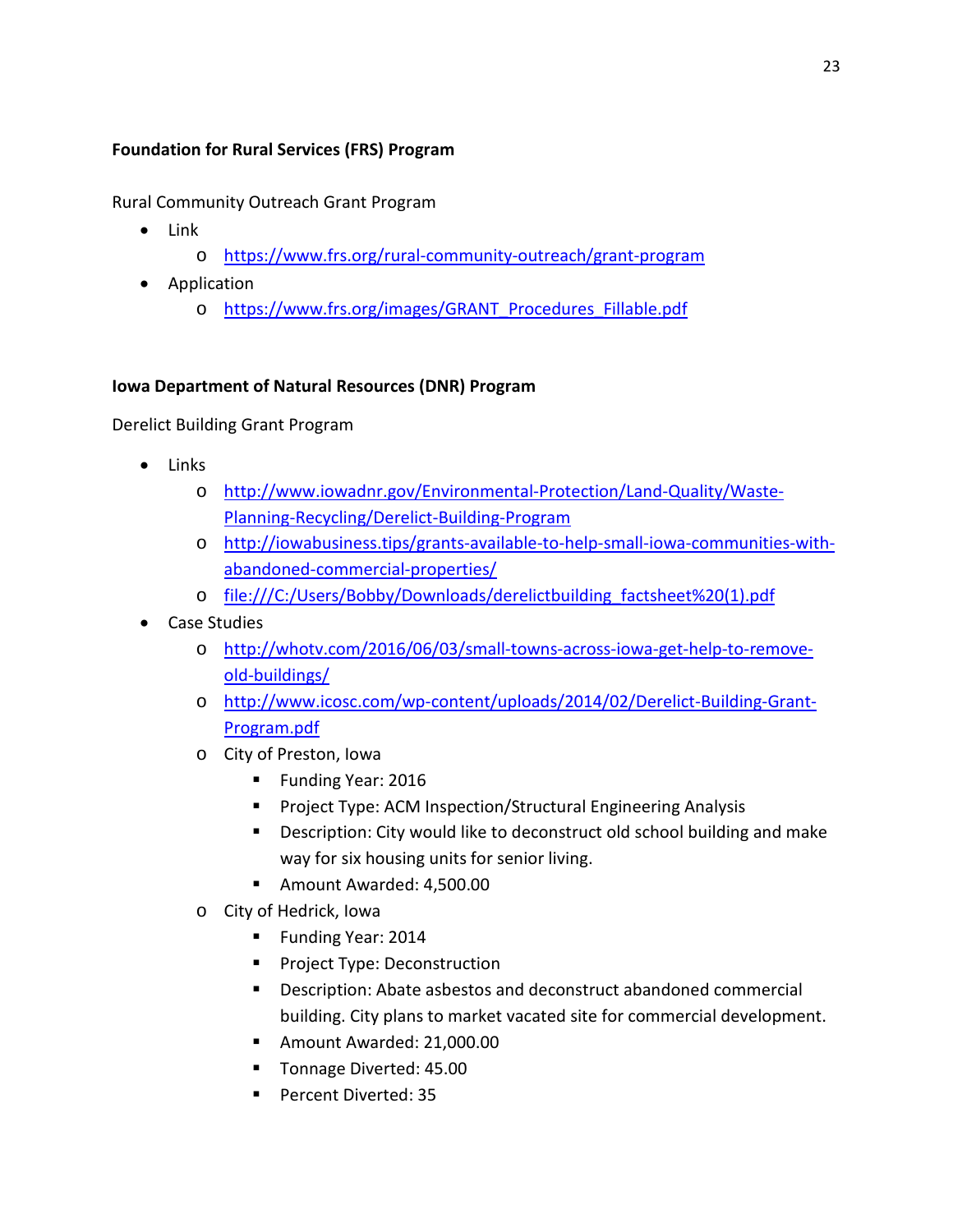- Savings to Landfill: 2,415.00
- Application
	- o file:///C:/Users/Bobby/Downloads/5420119.pdf
	- o [http://www.iowadnr.gov/Portals/idnr/uploads/waste/derelictbuilding\\_factsheet.pdf](http://www.iowadnr.gov/Portals/idnr/uploads/waste/derelictbuilding_factsheet.pdf)

### **Keep Iowa Beautiful Programs**

Paint Iowa Beautiful Program

- Link
	- o <http://www.keepiowabeautiful.com/grants/paint-iowa-beautiful>
- Case Studies
	- o file:///C:/Users/Bobby/Downloads/Paint+Iowa+Beautiful+News+Release-2016.pdf

Yo-Ho Tool Grant

- Link
	- o <http://www.keepiowabeautiful.com/grants/yo-ho-tool-grant>
- Case Studies
	- o file:///C:/Users/Bobby/Downloads/KIB-Yo-Ho+Tool-AWARDS-news2016.pdf

### **Community Development Block Grant**

Downtown Revitalization Fund

- Link
	- o <http://www.iowaeconomicdevelopment.com/CDBG/DowntownFund>
- Application
	- o <https://iowagrants.gov/insideLinkOpps.jsp?documentPk=1350318970894>

### **State of Iowa Programs**

Main Street Iowa Challenge Grant

- Case Studies
	- o <http://www.iowaeconomicdevelopment.com/NewsDetails/6468>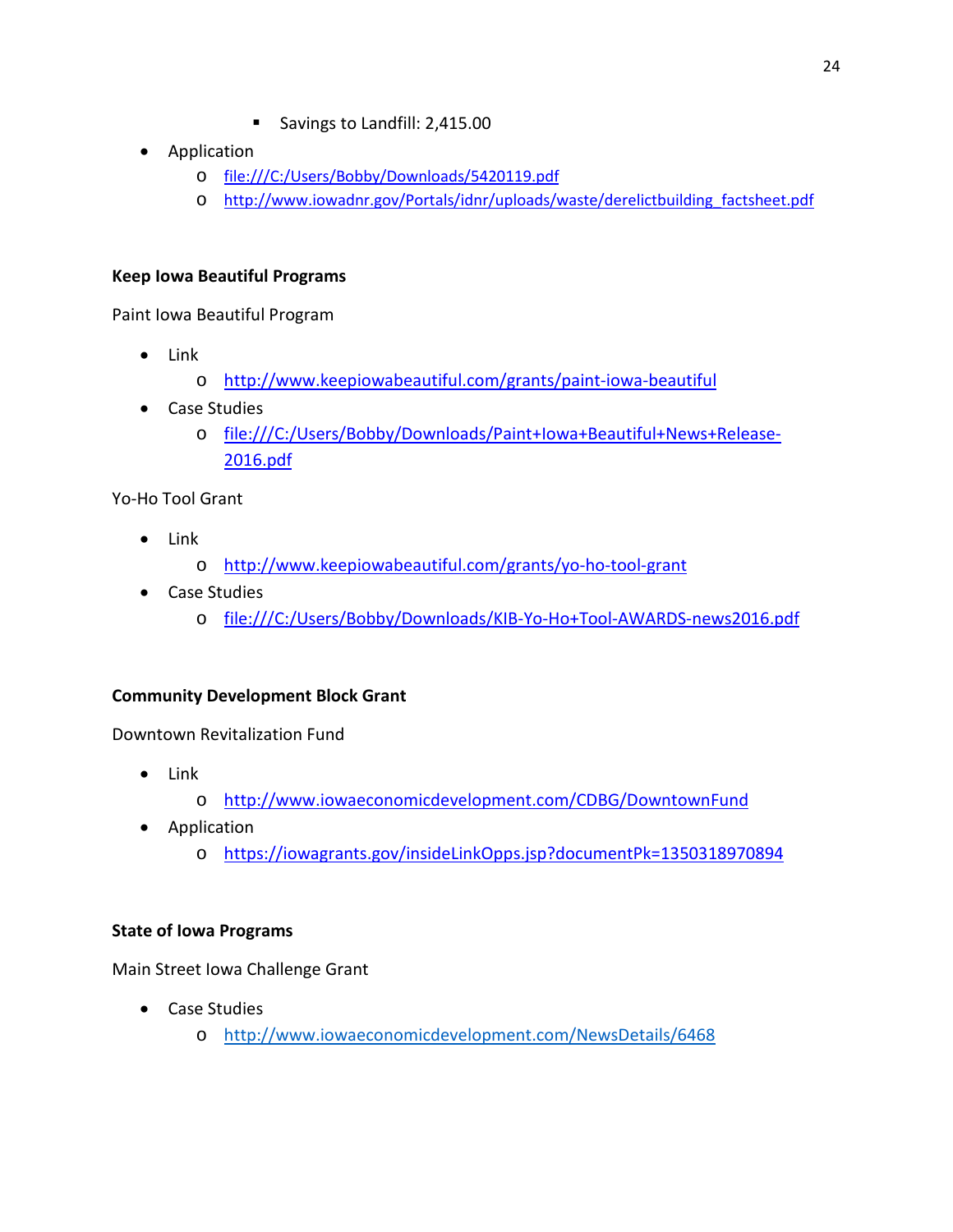### **Redevelopment Tax Credit Program**

Brownfield/Grayfield Tax Credit Program

- Links
	- o <http://www.iowaeconomicdevelopment.com/Regulatory/brownfield>
	- o <https://www.epa.gov/brownfields>
	- o [http://www.iowaeconomicdevelopment.com/userdocs/documents/ieda/261.65.](http://www.iowaeconomicdevelopment.com/userdocs/documents/ieda/261.65.pdf) [pdf](http://www.iowaeconomicdevelopment.com/userdocs/documents/ieda/261.65.pdf)
- Application

<https://taxcredit.iowa.gov/>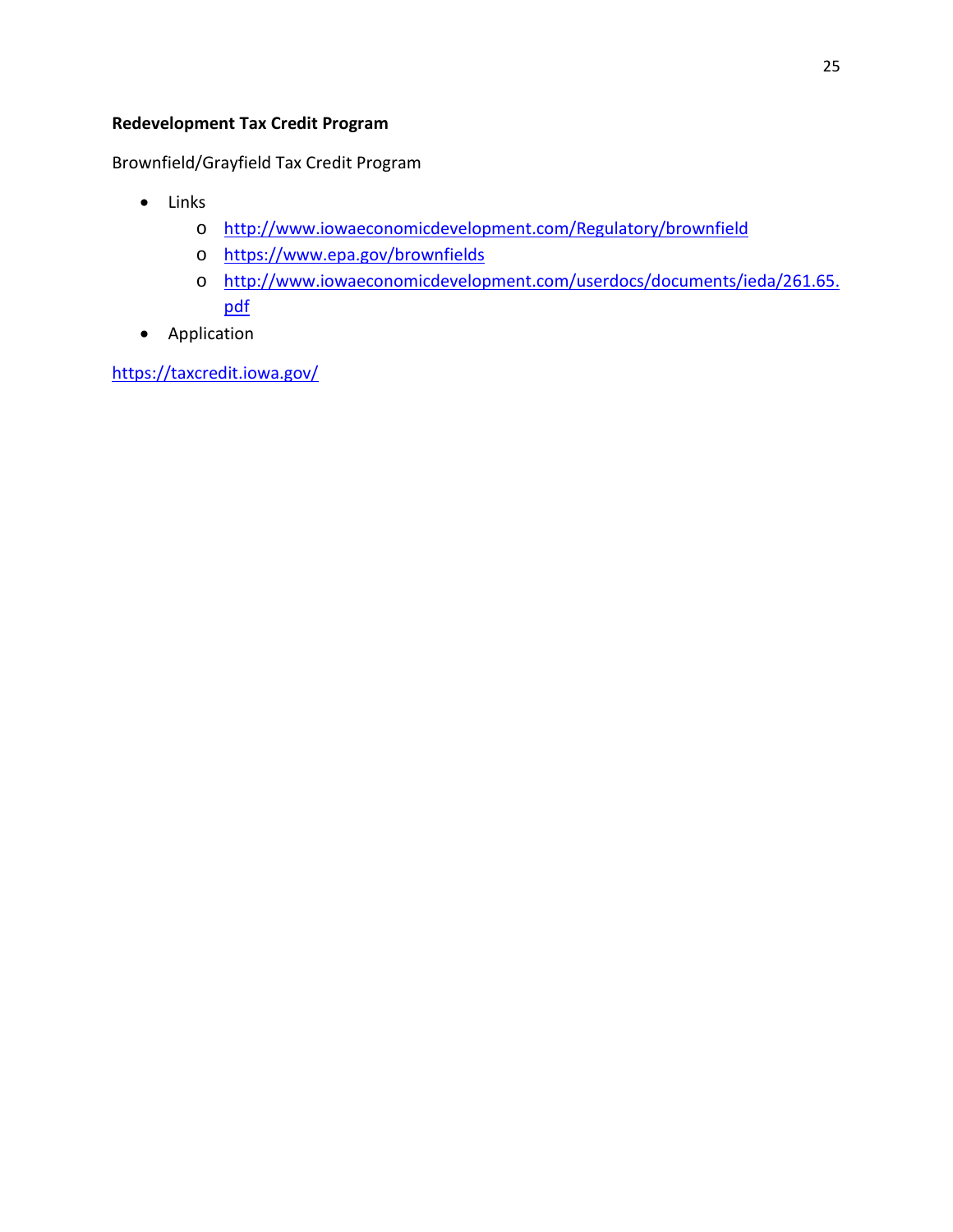# *Appendix B Small Business Loans and Tax Incentives*

### **Small Business Linked Investments for Tomorrow (LIFT) Program**

### www.iowalift.com

The Small Business Linked Investments Program will inject capitol into small businesses owned and operated by Iowa residents. One-half of the moneys invested will be available for qualifying small businesses which are 51 percent or more owned, operated, and actively managed by one or more women, minority persons, or persons with disabilities.

### **Targeted Small Business Program**

### <http://www.iowaeconomicdevelopment.com/Entrepreneurial/TSB>

The Targeted Small Business (TSB) Program of Iowa is designed to help women, minorities and the disabled overcome some of the major hurdles to starting or growing a small business in Iowa. The TSB program makes microloans available to qualified Iowa small business owners.

To become certified, a business must:

- be located in Iowa;
- operate for a profit;
- have less than \$4 million in annual gross income, computed as an average of the preceding three fiscal years;
- be majority-owned (51 percent or more), operated and managed by a female, minority group member or a person with a disability.

The Iowa Department of Inspections and Appeals (DIA) handles the certification. For more information on how to get a business TSB-certified, visi[t](http://www.dia.iowa.gov/page7.html) [http://www.dia.iowa.gov/page7.html.](http://www.dia.iowa.gov/page7.html) The loan program is managed by th[e Iowa](http://theiowacenter.org/tsb/)  [Center for Economic Success.](http://theiowacenter.org/tsb/) To learn more: Amelia Lobo alobo@theiowacenter.org Phone: 515.421.9154

#### **504 Program**

#### <http://www.sba.gov/content/cdc504-loan-program>

The SBA 504 loan program is a long-term financing tool for economic development within a community. The 504 Program provides growing businesses with long-term, fixed-rate financing for major fixed assets, such as land and buildings.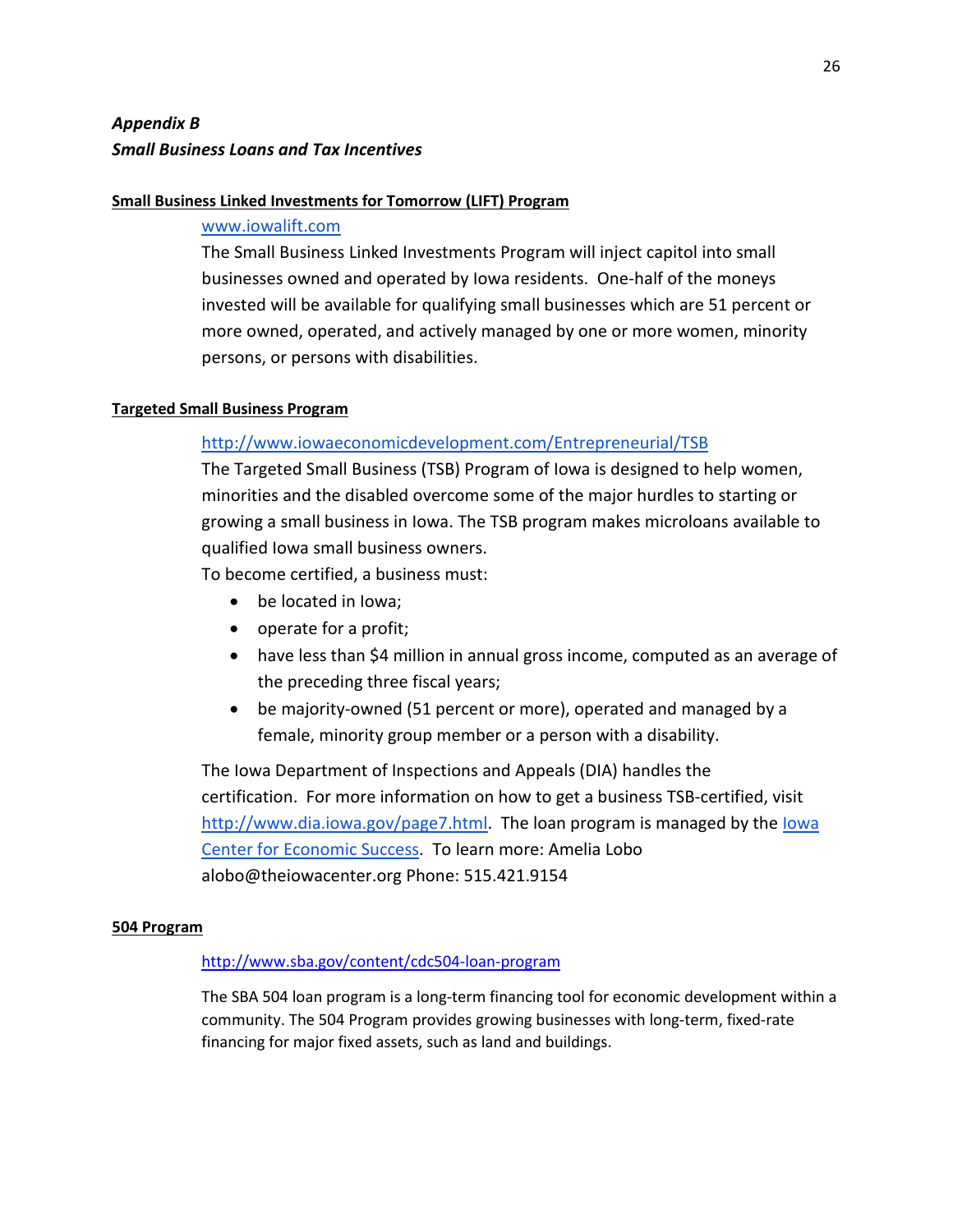#### **SBA 7(a)**

[http://www.sba.gov/category/navigation-structure/loans-grants/small-business-loans/sba](http://www.sba.gov/category/navigation-structure/loans-grants/small-business-loans/sba-loan-programs/7a-loan-program)[loan-programs/7a-loan-program](http://www.sba.gov/category/navigation-structure/loans-grants/small-business-loans/sba-loan-programs/7a-loan-program)

The 7(a) Loan Program includes financial help for businesses with special requirements. For example, funds are available for loans to businesses that handle exports to foreign countries, businesses that operate in rural areas, and for other very specific purposes.

#### **Rural Business Loans**

#### <http://www.sba.gov/content/rural-business-loans>

The Small/Rural Lender Advantage (S/RLA) initiative is designed to accommodate the unique loan processing needs of small community/rural-based lenders by simplifying and streamlining loan application process and procedures especially for loans under \$350,000.

#### **Advantage Loan Initiatives**

#### <http://www.sba.gov/advantage>

Small Loan Advantage and Community Advantage 7(a) Loan Initiatives SBA is committed to expanding access to capital for small businesses and entrepreneurs in underserved communities so that we can drive economic growth and job creation.

#### **Dream Big Grow Here**

#### [http://www.dreambiggrowhere.com](http://www.dreambiggrowhere.com/)

Dream Big Grow Here is an online business grant program designed to provide Iowans money to start or expand their current for-profit business.

#### **Tax Increment Financing TIF**

[http://www.extension.iastate.edu/communities/sites/www.extension.iastate.edu/files/co](http://www.extension.iastate.edu/communities/sites/www.extension.iastate.edu/files/communities/3%20Tax%20Incremental%20Financing.pdf) [mmunities/3%20Tax%20Incremental%20Financing.pdf](http://www.extension.iastate.edu/communities/sites/www.extension.iastate.edu/files/communities/3%20Tax%20Incremental%20Financing.pdf)

TIF is a method to incite business to locate or expand operations in an area by directing the tax revenues generated within the TIF district for investment in the district. City councils or boards of supervisors may use the property taxes resulting from the increase in taxable valuation caused by the construction or substantial rehabilitation of commercial facilities to provide economic development incentives within the district.